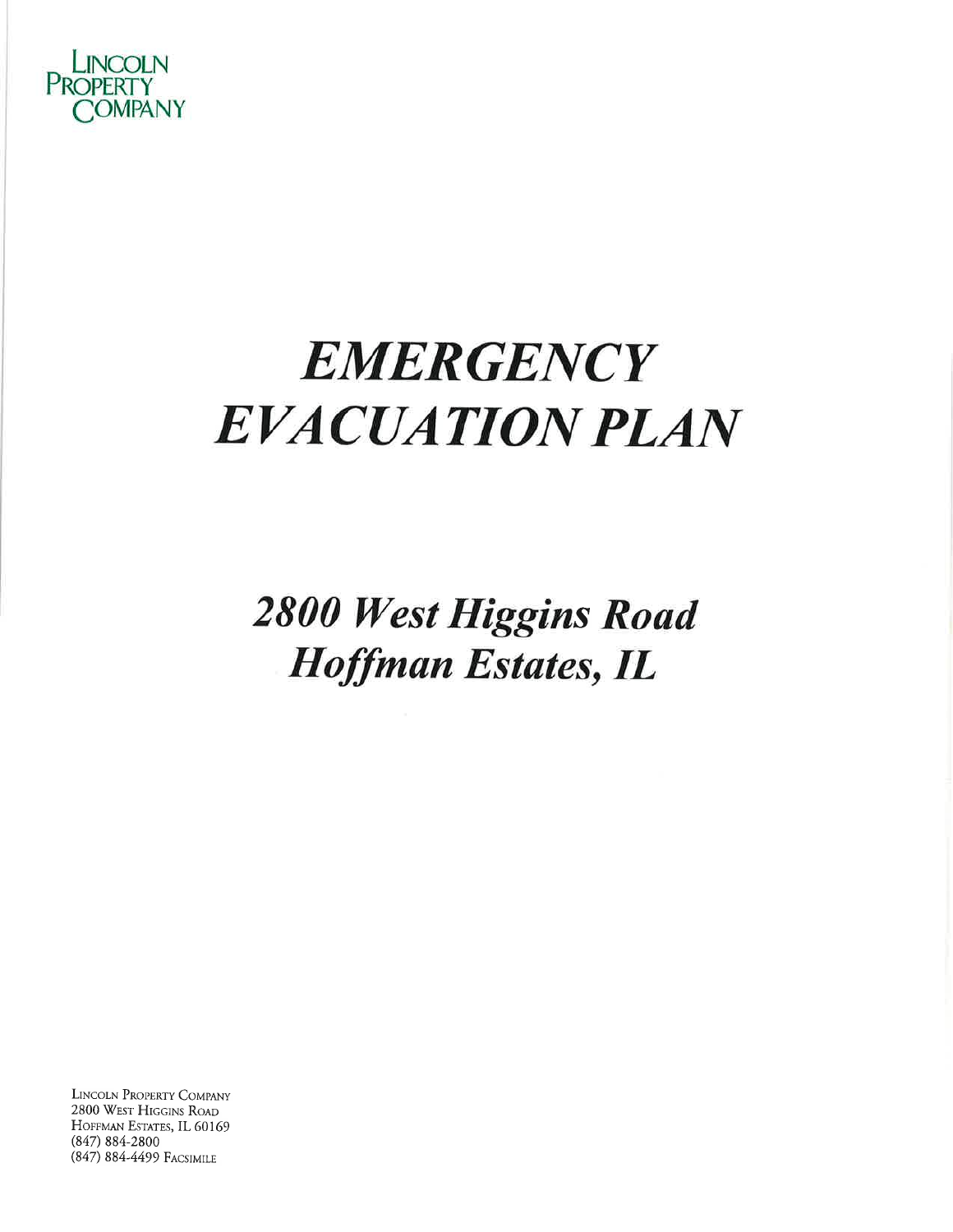# **Purpose of the Program**

Pre-planning for emergencies and disasters is a necessity. Life threatening situations can occur without warning. The possibility of a fire or other emergency situation at this location has caused us to place top priority on the safe and rapid evacuation of personnel in an emergency.

The purpose of this program is to provide a comprehensive plan to handle the various emergencies that could arise in an office environment. The success of this program is dependent on the cooperation of every individual working at the campus.

In this program, we will provide information on building systems, responsibilities or participants, firereporting procedures, emergency communications and evacuation procedures. Please read and familiarize yourself with this program and the building layouts.

This document is a guideline for the management of emergency of evacuations in the Greenspoint Office Park located in Hoffman Estates, Illinois. Emergency evacuation can be the result of presence of gas/chemical odor, fire, or bomb threat for example, that will require the safe and controlled egress of all persons from the building. This procedure is divided into three sections:

# **REACTION, CONTROL & ASSESSMENT** and **RECOVERY.**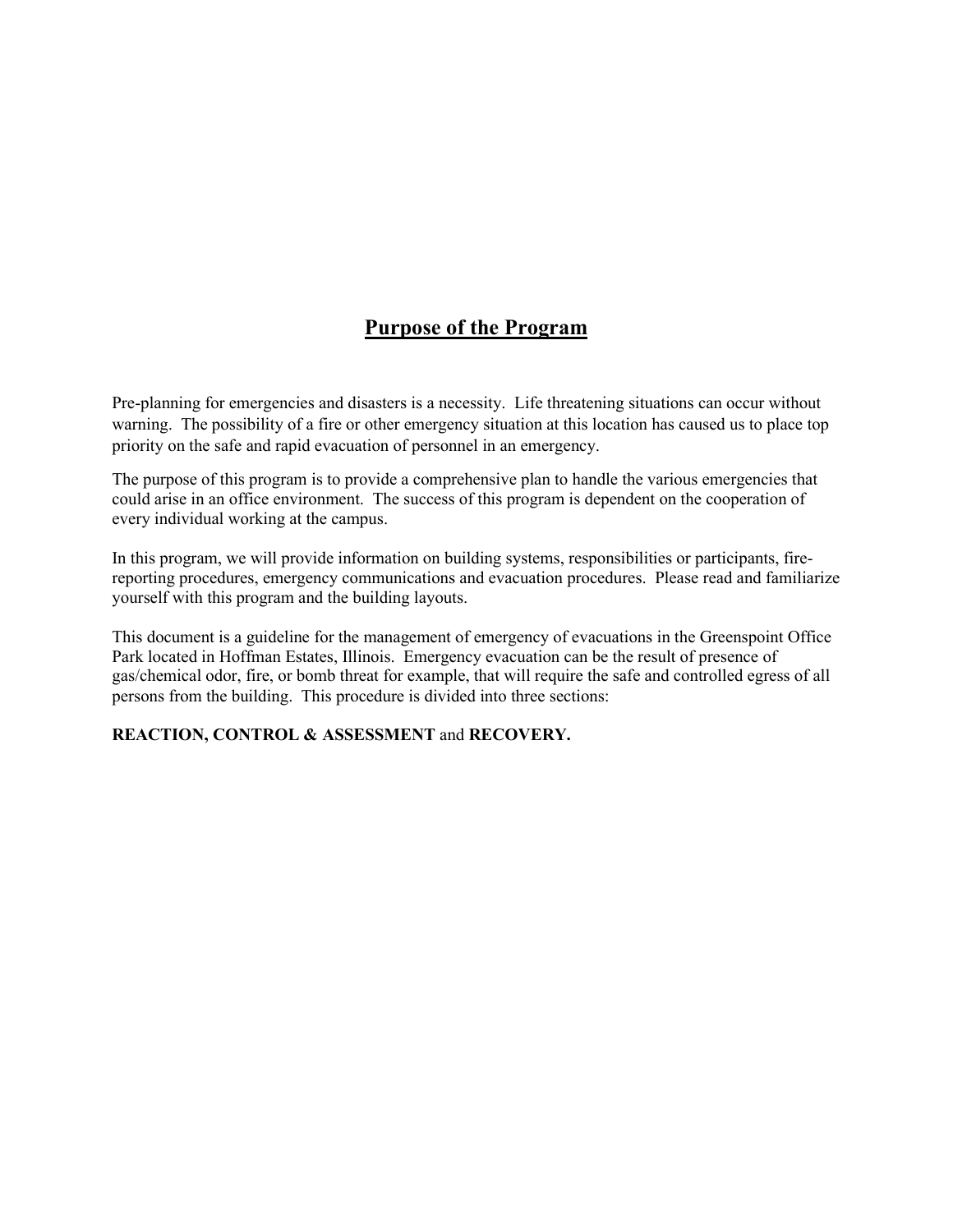# **REACTION**

Any potentially harmful situation should be immediately brought to the attention of the Building Management. If it is determined that a situation requires the evacuation of the facility, the following steps should be followed:

- If the alarm system did not automatically activate, it should be manually activated by pulling an alarm station, signaling all employees to IMMEDIATLEY leave the building without hesitation. Employees should garner all outwear and essential items (if nearby) and evacuate through the egress instructed on the evacuation routes.
- In case of a bomb threat, the use of walkie-talkies and cell phones is prohibited.
- The tenant Fire Marshal will ensure the suite is empty, the Floor Warden will ensure the floor is vacant and the Building Management will ensure the building has been evacuated. (Please refer to the Fire Marsal and Floor Warden duties to follow.)
- By activating the building alarm, Central Station will automatically notify the Hoffman Estates Fire Department.
- Once outside, all persons should assemble in the area designated in the evacuation procedure. The following rules should be observed and enforced:
	- 1. No smoking.
	- 2. No one is to get into his or her vehicles for any reason unless instructed to do so.
	- 3. The use of cell phones is prohibited.
	- 4. Any directions given by a member of the evacuation team must be followed.
	- 5. No one is to enter the building for ANY reason until instructed to do so only by the Building Management, even if authorized by the police or fire department.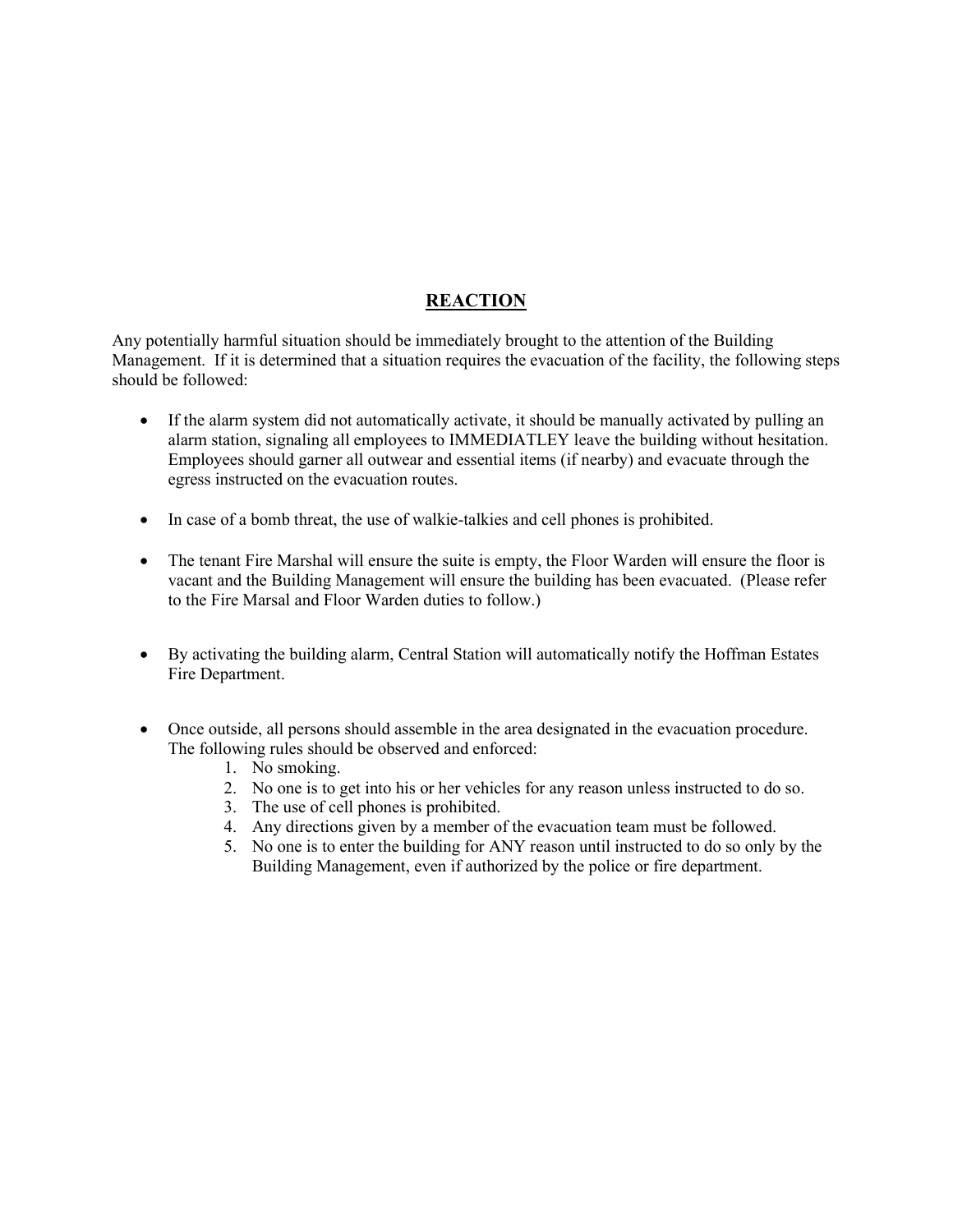# **CONTROL & ASSESSMENT**

These procedures are based on personnel on duty during normal business hours.

# **Designated Building Engineer**

- 1) Check the alarm control panel to determine where the alarm was triggered.
- 2) Call the local police to confirm receipt of a call from Central Station and to inform them of the nature of the emergency.
- 3) Call the Building Management office at 847-884-2800 to inform them of the emergency.
- 4) Take visitor log and evacuate to the front of the building.
- 5) Aid in crowd control and enforce evacuation rules.

#### **Designated Building Marshals**

- 1) Ensure all persons in the building have evacuated.
- 2) Once confirmed of a complete evacuation, 'Caution" tape will be put across all entrances to ensure no one goes back into the building.
- 3) Aid in crowd control and enforce evacuation rules.

If unfavorable weather conditions exist, the people will be moved to neighboring corporate offices.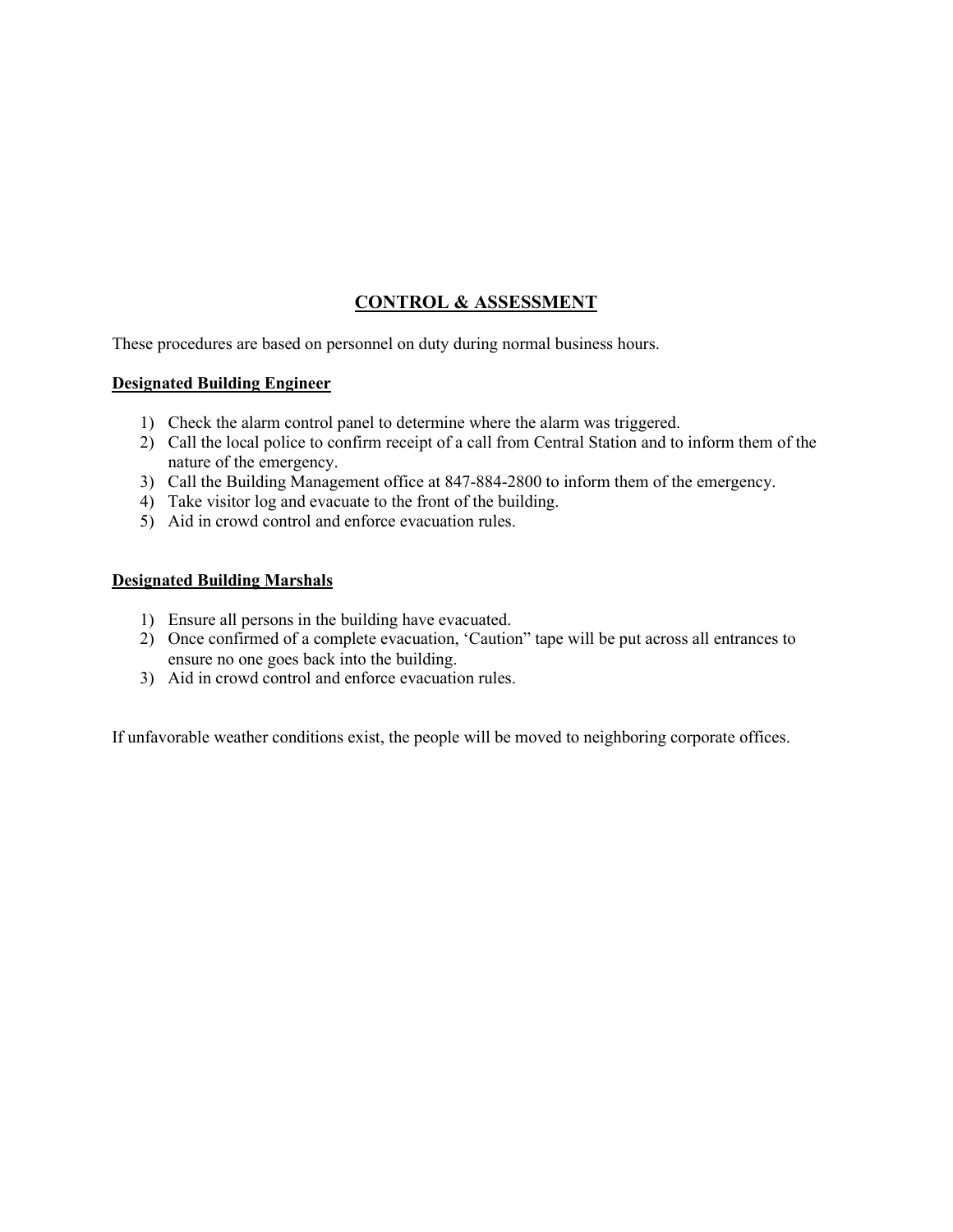# **RECOVERY**

- Only with the approval of both Emergency Services and Building Management will everyone be allowed to re-enter the building.
- If the incident involves a bomb threat or any other type of threat, call 911 at the earliest opportunity.
- If any employee indicates a fear of returning to the facility, notify a manager and DO NOT demand that they immediately return with everyone else. That individual's manager will meet with him/her and determine the best resolution to their physical and emotional well-being.
- All employees return to their designated work areas and await their manager's instructions.
- "Business as usual" will then proceed.
- Any employee needing to be assisted for stress-related issues should be directed to a Manager. It is the responsibility of each individual Fire Marshal to be aware of the needs of the employees and the assure them of the safety of the facility.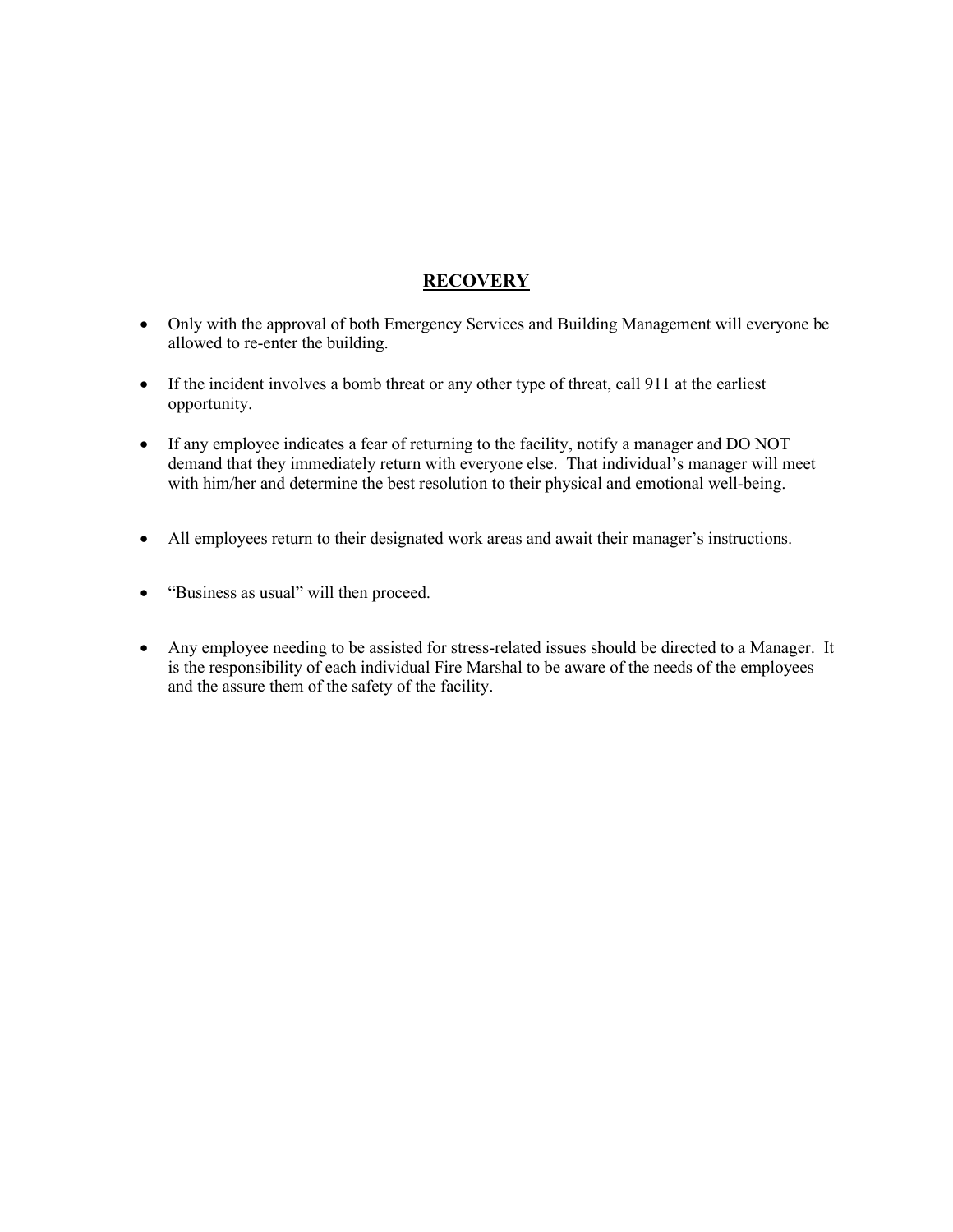# **Emergency Preparedness and Evacuation Procedures**

# **OCCUPANT RESPONSIBILITIES**

# 1.0 **GENERAL**

This practice applies to:

- Emergency preparedness
- Evacuation procedures
- Fire prevention in offices, warehouses, and joint use occupancies.

# 2.0 **RESPONSIBILITIES**

- 2.01 Building Manager
	- Draft and implement an Emergency evacuation plan consistent with guidelines.
	- Maintain an Emergency Response Team.
	- Train Emergency Response Team members.
	- Conduct at least one evacuation drill per year.
	- Ensure current evacuation route maps are conspicuously posted and resident employees are familiar with the routes.
- 2.02 Fire Marshal
	- Assure that the evacuation plan is up to date.
	- Assure evacuation routes are highly visibly posted.
	- Select and train designated persons as assistants.
	- Assure that new employees are oriented with the proper procedures.
	- Conduct an evacuation drill at least twice a year or more as required by local regulations.
	- Assist the fire department and other authorities during an evacuation.
- 2.03 Floor Wardens/Safety Coordinators
	- Must remain familiar with evacuation procedures.
	- Be familiar with floor layout- know the concealed and recessed spaces.
	- Ensure everyone is out off the floor. Do not allow anyone to go back into the building for any reason. Secure all fire doors once the area is vacated.
	- Report to the Building Evacuation Team once responsible area is clear.

#### 2.04 Employees

- Must know and comply with all evacuation procedures. Employees should be familiar with the members of the evacuation team.
- Should comply with all directions given by a member of the Emergency Response Team and Safety Coordinators.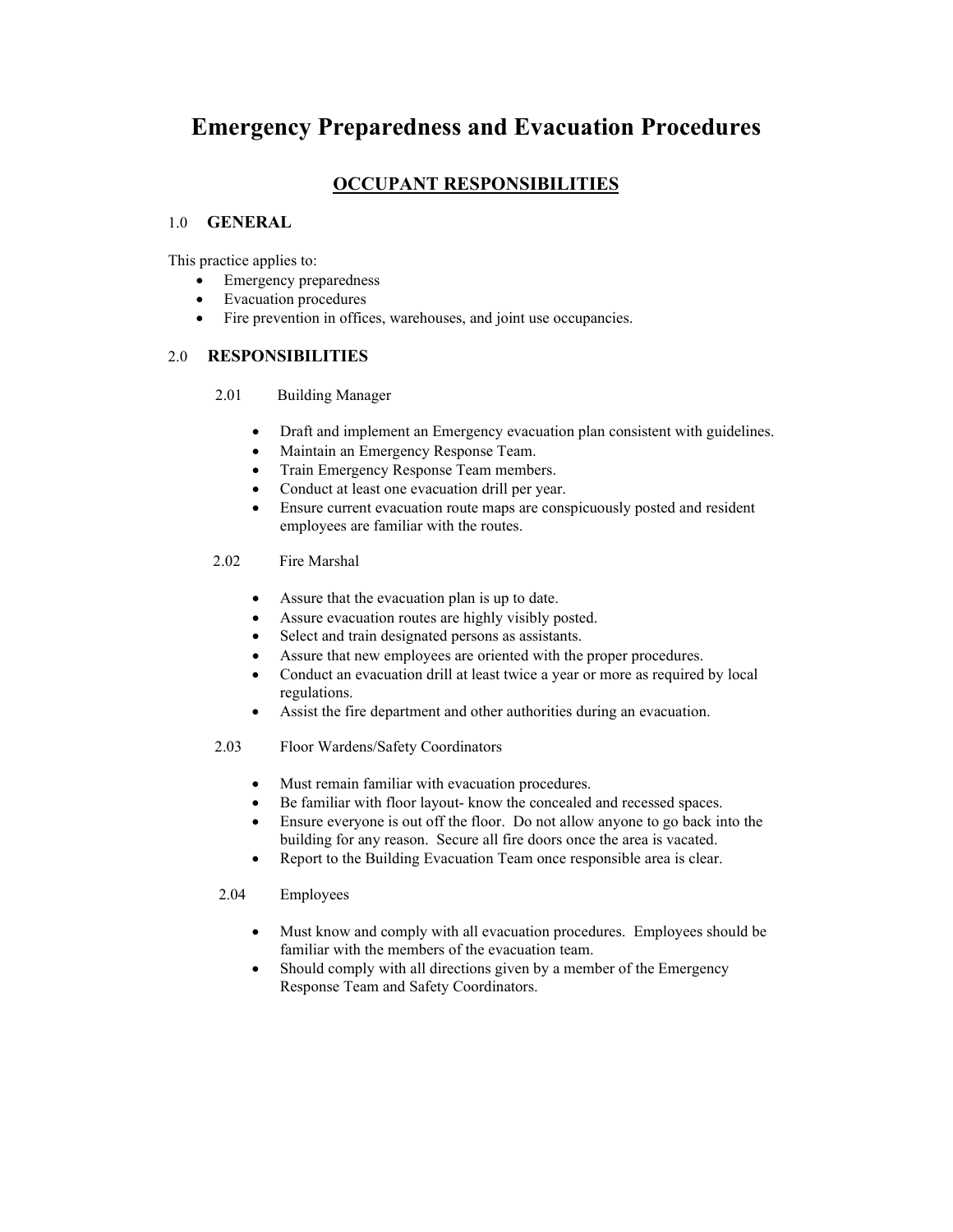#### 3.0 **EMERGENCY PREPAREDNESS TRAINING**

- 3.01 Managers must ensure all employees have received documented training on emergency preparedness and evacuation procedures for their specific building initially and upon assignment to a new work location. The training should include:
	- The building's emergency response plans and associated training.
	- Familiarity with primary and secondary exit routes (see posted building emergency floor plans).
	- Knowing the location of fire alarm pull boxes in work areas.
	- Knowing the sound/sight and meaning of alarms and warnings.
	- Checking exit signs/routes, etc. when at unfamiliar buildings.
	- Keeping evacuation routes and stairwells clear. Not blocking fire doors.
	- Fire prevention methods.

#### 4.0 **EMERGENCY PROCEDURES**

- 4.01 Each facility should have written procedures that outline how the various types of emergency situations that could arise in that location. Examples of emergency situations include:
	- $\triangleright$  Medical
	- $\triangleright$  Earthquake
	- $\triangleright$  Violence in the Workplace
	- $\triangleright$  Gas Leak<br> $\triangleright$  Tornado
	- Tornado
	- $\triangleright$  Fire
	- $\triangleright$  Flood
	- $\triangleright$  Bomb Threat
	- $\triangleright$  Power Failure
	- > Blizzard

#### 5.0 **EVACUATION PLANS**

An emergency evacuation plan, also known as a "means of egress", is an individualized strategy, per location, for ensuring each employee has a safe and unobstructed path out of the building in case of emergency.

It is a fundamental policy at the Greenspoint Office Park that no employee, visitor or contractor is expected to fight a fire; everyone is to evacuate immediately.

The evacuation plan should be easily accessible to all employees in their locations, which can be done by posting the plan or communicating the information to all employees.

- 5.01 Required Plan Elements
	- Emergency escape routes and procedures.
	- Procedures for Fire Marshal/Regional Safety Coordinator and assistants.
	- Procedures to account for all employees after evacuation has been completed.
	- The procedures to report any emergency.
	- Names, titles and phone numbers for people responsible for the plan.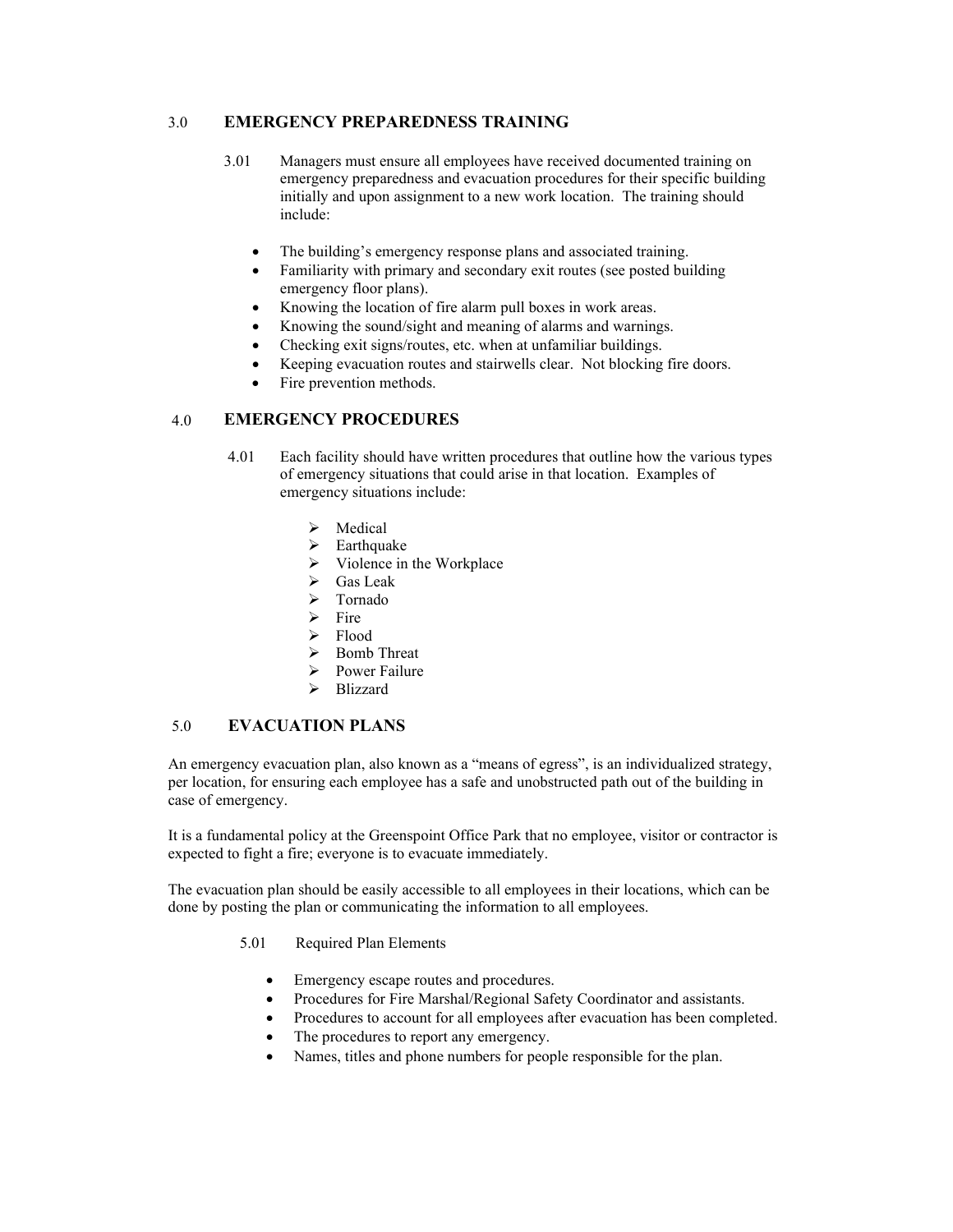#### 6.0 **ALARM SYSTEMS**

Each location needs an automatic fire alarm system to notify the employees to evacuate in case of fire. Fire Safety systems are tested at least twice a year in conjunction with the evacuation drill.

#### 7.0 **FIRE SAFETY GUIDELINES**

- Rubbish, debris, trash and other flammable materials removed from the premises daily.
- Approved, covered metal waste cans are provided at locations where paint rags, oil rags, wiping cloths, etc. may accumulate. Waste cans must be emptied daily.
- Rubbish containers are located outside the building for the accumulation of trash for pick up.
- No attempt is made to cause fire rated doors to be held in the open position (except where the doors are held open with smoke activated devices) and should always be latched.
- Doors, stairs, and other exits are always clean and unobstructed. Items hung in aisles, such as banners or holiday decorations, are at least 7 ½ feet above the floor and never obstruct the egress.
- Burned out exit lights or other emergency lighting are promptly reported to the Building Manager for replacement. Visibility of exit lights or signs is never impaired.
- At no time should an employee risk his/her safety to protect company property.
- Smoking is prohibited in all company buildings and garages.
- Live seasonal decorations (Christmas trees, garland, etc.) are prohibited in the facilities. Only seasonal decorations approved by the Building Manager can be displayed.
- Only company-supplied appliances, such as coffee pots, refrigerators and microwaves, can be used within the work environment and must be confined to break rooms. Heating plates or ovens are not allowed.
- Space heaters must meet the following requirements:
	- $\triangleright$  UL approval.
	- $\triangleright$  Tip over shutoff.
	- $\triangleright$  Placement and area of use of heater must be approved by your Building Manager and stated in written approval.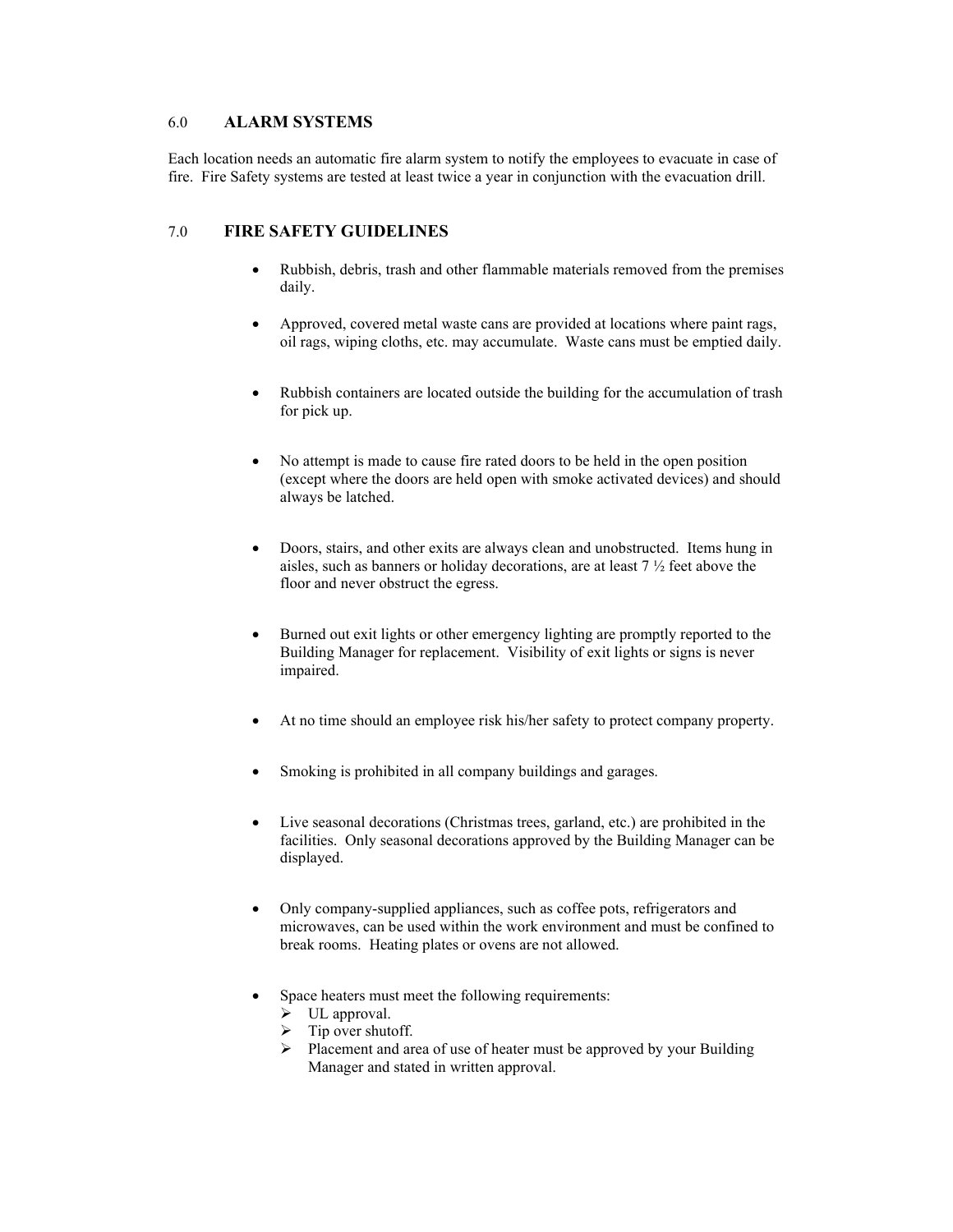# **Emergency Response Team**

A local, onsite team known as the Emergency Response Team will control the fire and life safety procedures. The committee will be comprised of the following:

Manager, also known as Emergency Coordinator

Assistant Manager, also known as Assistant Emergency Coordinator

Chief Engineer

Engineers

The Emergency Response Team for the Greenspoint Office Park Building is comprised of Emergency Response Team, Building Floor Marshals and Tenant Fire Marshals (also known as Safety Coordinators). The committee is trained and reviews emergency and evacuation procedures. Reviews will also include fire protection, inspection of the building facilities and emergency equipment and discussion of ways to ensure the safety of all building employees for all types of emergencies. The committee members will participate in all schedule training sessions and drills. Fire drills will be scheduled bi-annually with a training session and review for all Safety Wardens prior to the scheduled drills.

Facility and Operations Management serve as emergency coordinators for the lobbies and other exits.

Each Emergency Response Team will be in charge of handling all emergency situations in their area until fire or police assistance arrive onsite. Upon their arrival, the fire or police personnel take control of the situation and the Emergency Response Team will work with the emergency personnel to communicate with Floor Marshals.

A list of the Emergency Response Teams and their phone numbers are included in this manual.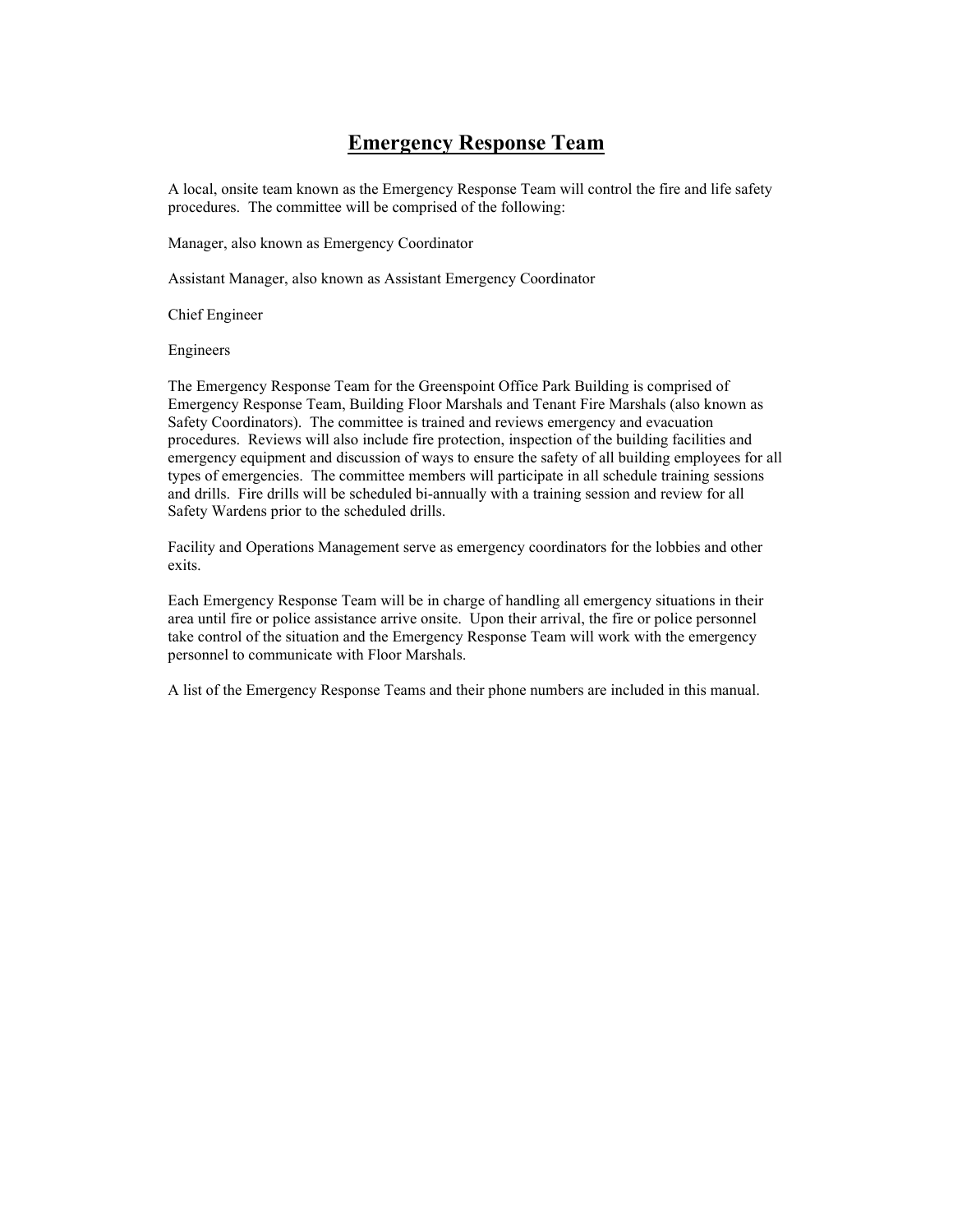# **Responsibilities and Duties of the Emergency Response Team**

Emergency Response Teams shall be responsible for the coordinating and directing all emergency activities in their area.

Areas of Responsibility and Duties will include:

- 1. What to do when an emergency occurs and who should be notified.
- 2. Location of all evacuation routes to exits and stairs, how to evacuate the building and where to assemble.
- 3. Maintaining discipline and order in stairways during an evacuation. Movement of employees away from the building.
- 4. Training in emergency procedures. Attend all training sessions scheduled.
- 5. Identify personnel that have CPR and First Aid training and maintaining contact list for medical emergencies.
- 6. Fire prevention through the elimination of hazardous materials or conditions.
- 7. Location and operation of the fire alarm system and the fire suppression equipment.
- 8. Location and operation of the building telephone system and manning the system in case of an emergency.
- 9. Location of all employees with disabilities needing assistance or evacuation by elevator.
- 10. Inform employees of fire reporting and evacuation procedures.
- 11. Training at least one additional person to act on your behalf in your absence.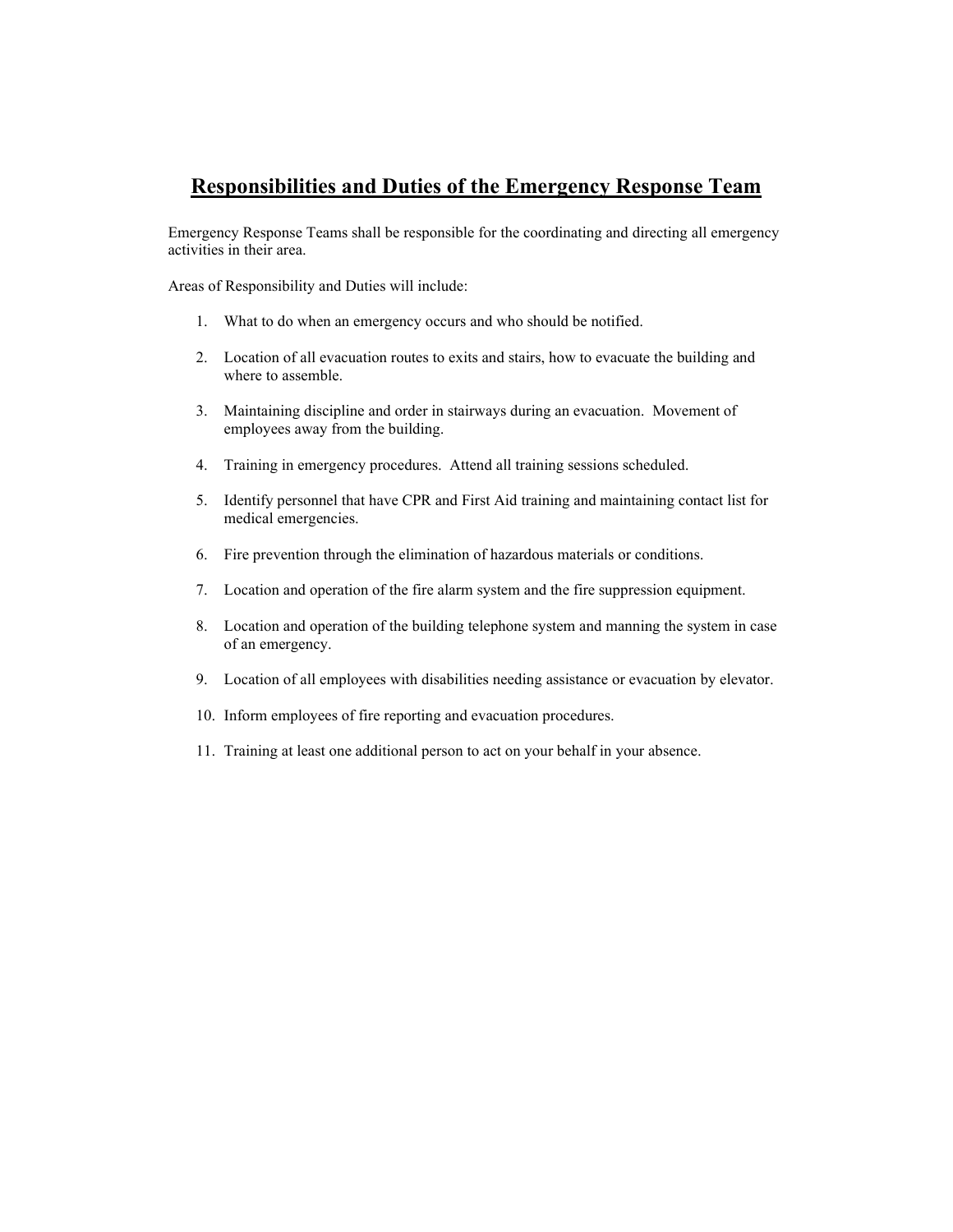# **BUILDING EVACUATION TEAM**

| <b>MANAGEMENT STAFF:</b> | Kris Lee – General Manager                |  |
|--------------------------|-------------------------------------------|--|
|                          | <b>Scott Eagan – Property Manager</b>     |  |
|                          | Katie Davis - Tenant Services Coordinator |  |
|                          |                                           |  |
| <b>ENGINEER STAFF:</b>   | Dan Walsh - Chief Engineer                |  |
|                          | <b>Kevin Doron - Building Engineer</b>    |  |
|                          | Tom O'Malley – Building Engineer          |  |
|                          |                                           |  |
| <b>DAY PORTER:</b>       | <b>Joseph Hewes - Lead</b>                |  |
|                          | <b>Wesly Jargilo</b>                      |  |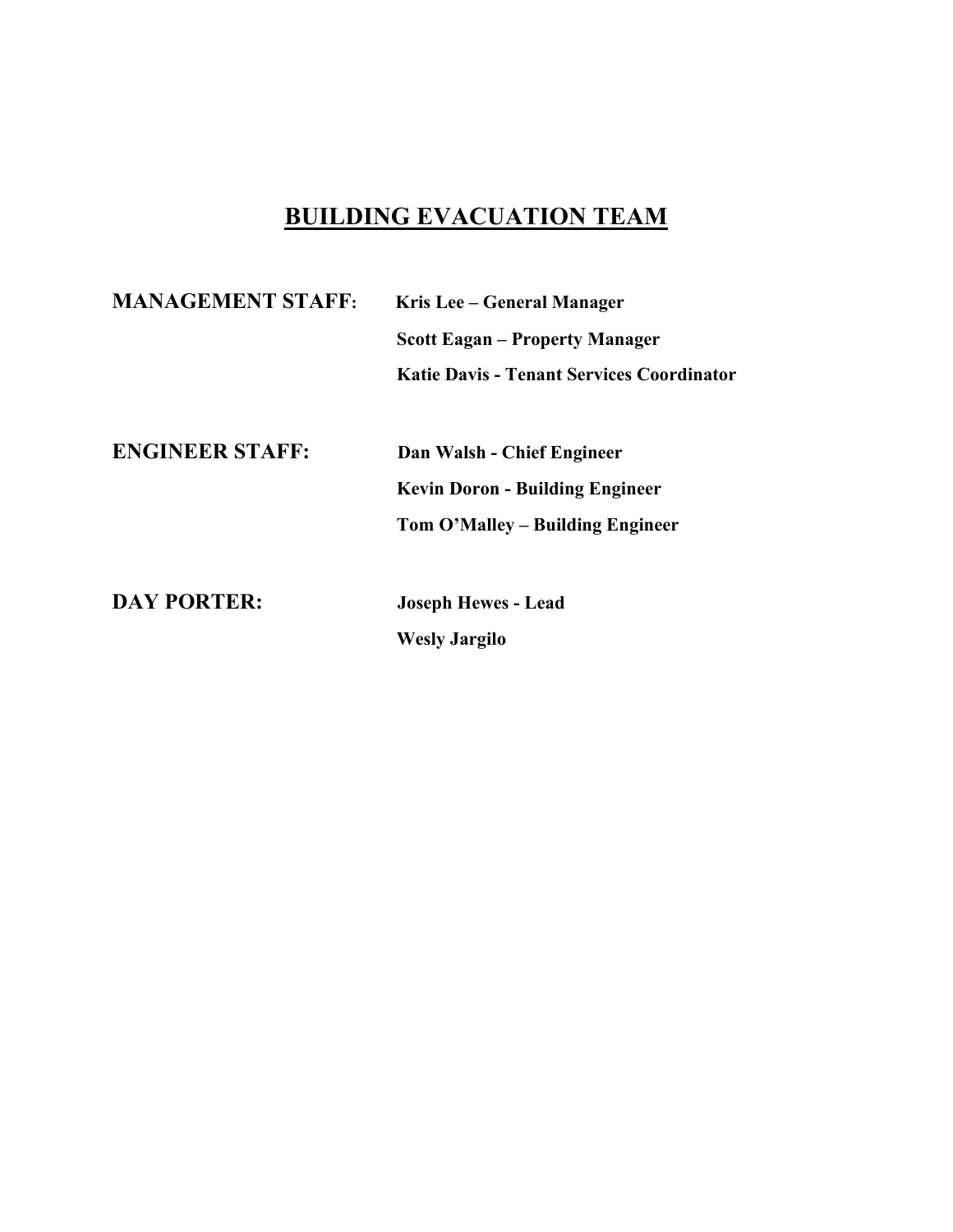# **EMERGENCY TELEPHONE NUMBERS**

| <b>FIRE DEPARTMENT EMERGENCY</b>   | 911 |
|------------------------------------|-----|
| <b>POLICE DEPARTMENT EMERGENCY</b> | 911 |
| <b>AMBULANCE SERVICE</b>           | 911 |
| <b>FIRE/POLICE/AMBULANCE</b>       | 911 |

# **BUILDING SECURITY/MAINTENANCE**

| <b>BUILDING MANAGEMENT</b>                                                                                                         | $(847) 884 - 2800$ |
|------------------------------------------------------------------------------------------------------------------------------------|--------------------|
| <b>ENGINEER ON-CALL PHONE</b>                                                                                                      | $(224)$ 688-9188   |
| <b>EMERGENCY ANSWERING SERVICE</b>                                                                                                 | $(312)$ 248-9612   |
| <b>AFTER HOURS SECURITY GUARD</b><br>*Guard on duty Monday through Friday 11pm-7am<br>and Saturday from 7am through Monday at 7am* | $(224)$ 575-3075   |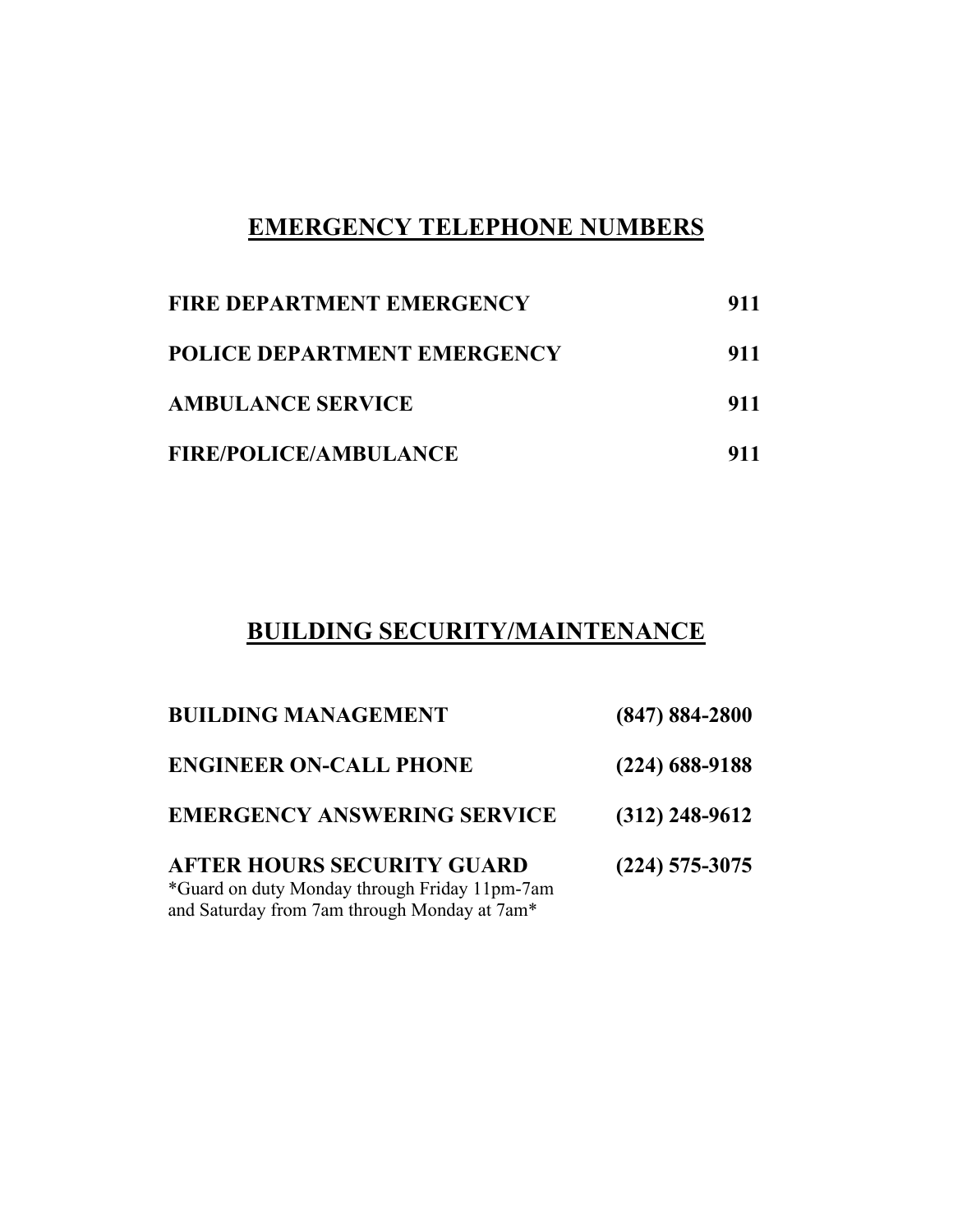# **Life Safety**

Fire Protection Fire Prevention Fire Prevention Checklist

# **Fire Protection**

- The objective of fire protection is to safeguard life and property. Good fire prevention and protection does not just happen. They have to be planned. Fire protection has been given a great deal of consideration from the building design stage through the construction. The buildings have efficient systems, smoke alarms, automatic sprinklers, manual extinguishing devices and manual fire box alarms (pull stations).
- Fire and smoke are likely to create panic. We cannot eliminate this emotion but we can avoid the conditions from which it is likely to arise.
- A building is considered fire proof or fire resistant, but its contents will usually burn. Fires may occur as a result of ignition of flammable materials, which must be stored properly, and a routine check to verify their proper use. If we eliminate the cause, we will not be left with the effects of a fire.
- It is important to know the various classifications of fires, the types of extinguishing agents and the capabilities of extinguishers.
- The actions taken immediately after a fire is discovered, and before the arrival of the fire department, will greatly influence the net result of a fire. Proper planning and organization is of the utmost importance for the protection of personnel.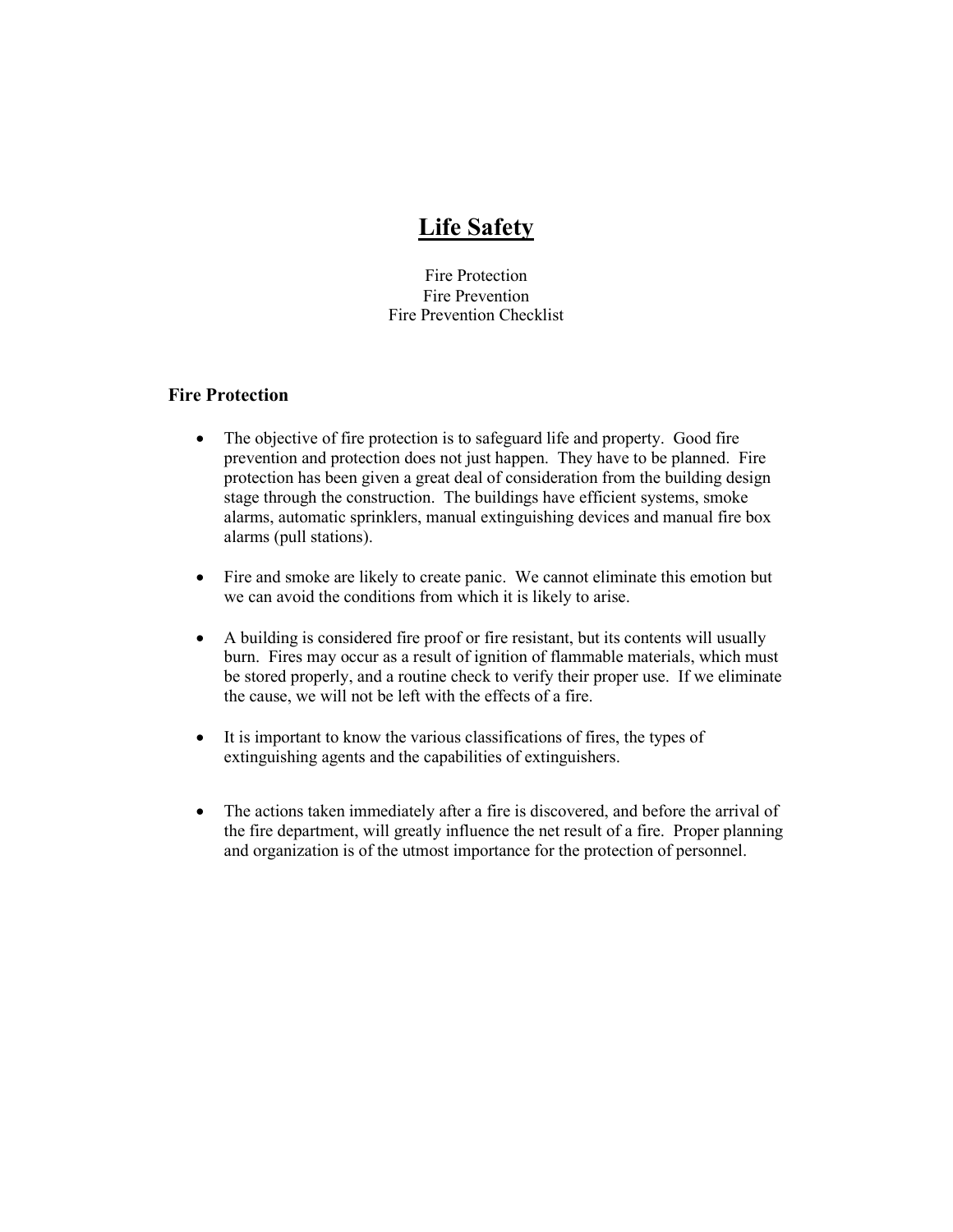# **Fire Prevention**

Fire prevention is a year round activity. It is an organized plan to protect the safety of personnel and reduce property loss. The best time to stop a fire is before it starts and looking for and removing potential fire hazards can do this. Fire hazards are anything that can start a fire or cause a fire to spread.

- 1. CARELESS SMOKING IS ONE OF THE MAJOR CAUSES OF FIRE
	- Properly dispose of ashes and cigarettes. Use containers and ash urns specific for this use. Do not smoke within 25 feet of flammable material or the building. Do not throw lit cigarettes into the landscaping.
- 2. ONE FIRE IN FIVE IS CAUSED BY ELECTRICITY
	- Space heaters can be very dangerous and are not allowed unless approved by management.
	- Coffee pots and other appliances must be closely supervised and should be placed on non-combustible base.
	- DO NOT use small un-approved extension cords that can be overloaded and as a result can short circuit and cause a fire. DO NOT overload circuits.
	- Replace worn or frayed power and extension cords.

#### 3. GOOD HOUSEKEEPING

- Do not place objects on ledges, on top of file cabinets and any other place where they could fall and cause injury, block a sprinkler head or fuel a fire.
- Arrange stockrooms in a neat and orderly manner. Discard old material and non-essential files. Store materials 6 inches off the floor and at least 18 inches from the ceiling.
- Investigate all reports of smoke or electrical hazards to be sure they are not fire related.
- Do not block fire extinguishers. They should be readily accessible.
- Maintain clear and unobstructed aisles, stairways and exits.
- Keep stairway and atrium doors closed. The stairways and atrium are fire rated and keeping the doors closed will prevent fire and smoke from entering.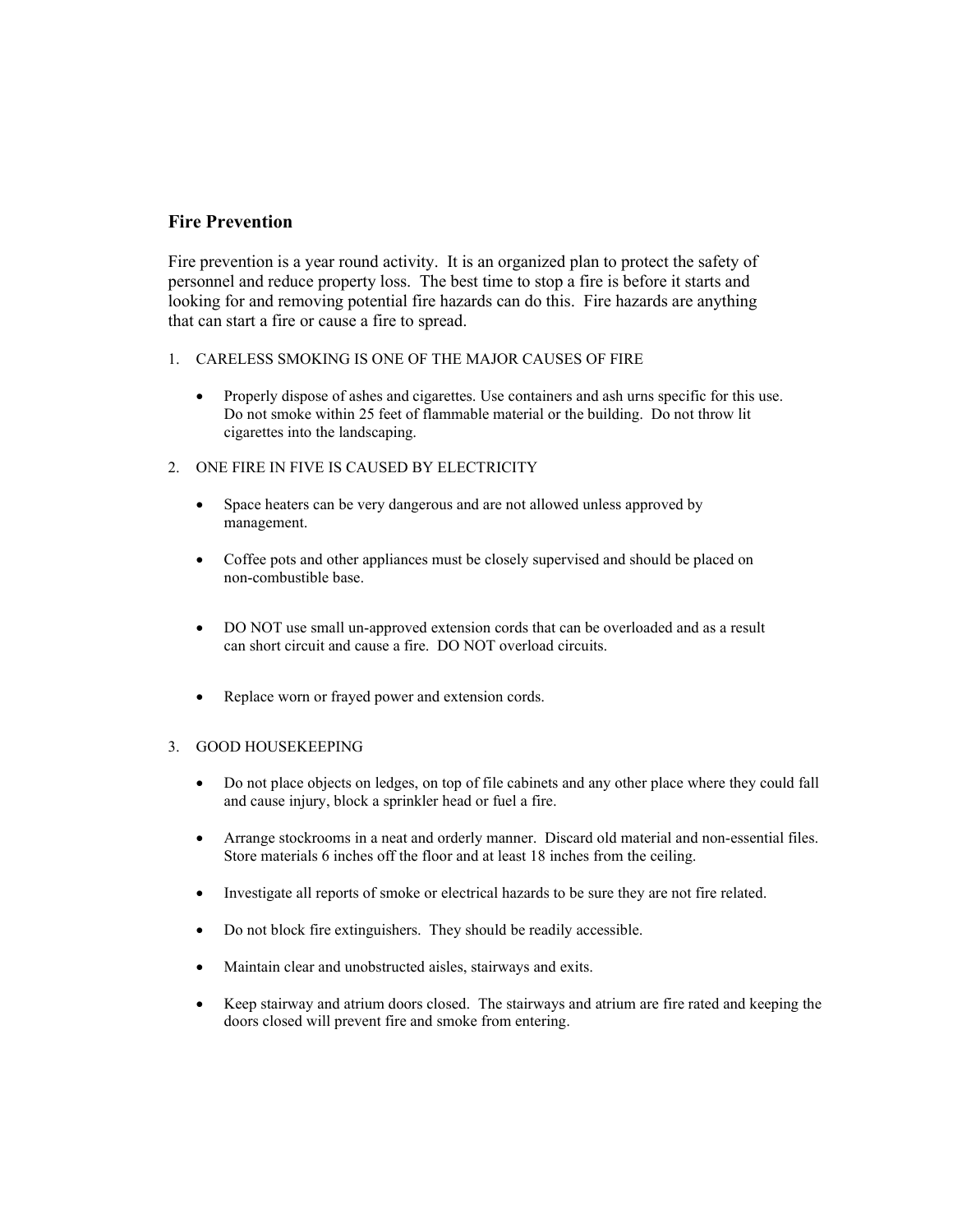# **Fire Prevention Checklist**

Quarterly review of your area should be performed and this checklist completed. Any changes to conditions or information should be sent to the facilities department.

| FLOOR:                                    |     |                     |
|-------------------------------------------|-----|---------------------|
| $\text{WING:}\n \underline{\hspace{2cm}}$ |     |                     |
|                                           |     |                     |
|                                           |     |                     |
| Evacuation diagrams posted:               |     | $YES$ NO $\qquad$   |
| Exit lights intact and burning:           |     | $YES$ NO $\qquad$   |
| Combustible materials stored properly:    |     | YES NO              |
| Tripping hazards:                         |     | $YES$ NO $\qquad$   |
| Stairway doors closed:                    |     | YES NO              |
| Stairway steps and landing clear:         | YES |                     |
| Evacuation routes clear:                  | YES | NO <sub>1</sub>     |
| Multiple extension cords:                 | YES | NO <sub>1</sub>     |
| Frayed extension cords:                   |     | $NO$ <sub>———</sub> |
| Other                                     | YES | NO                  |

Comments:

Prepared By:

Please report any deficiencies to your management for immediate correction.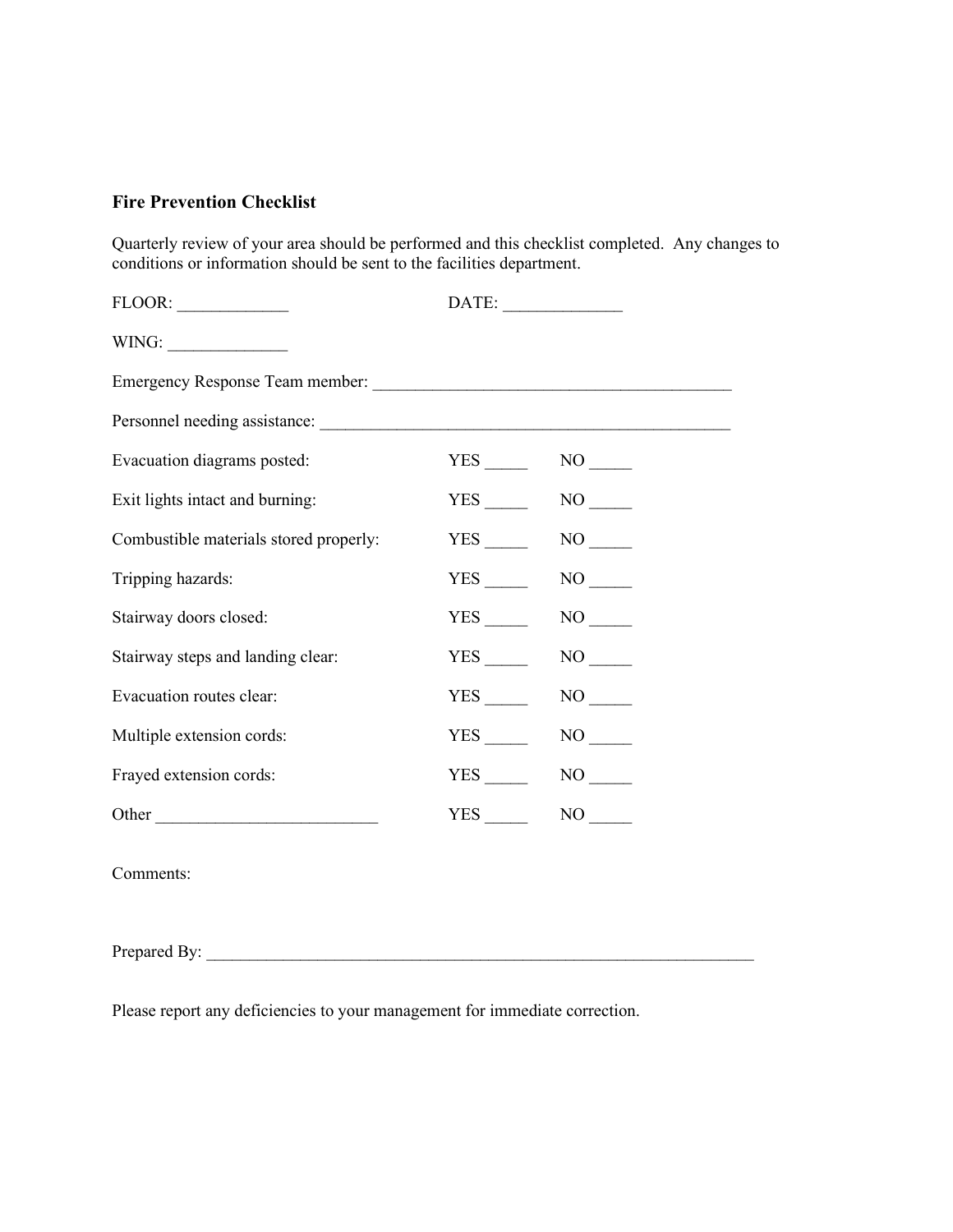# EMERGENCY PROCEDURES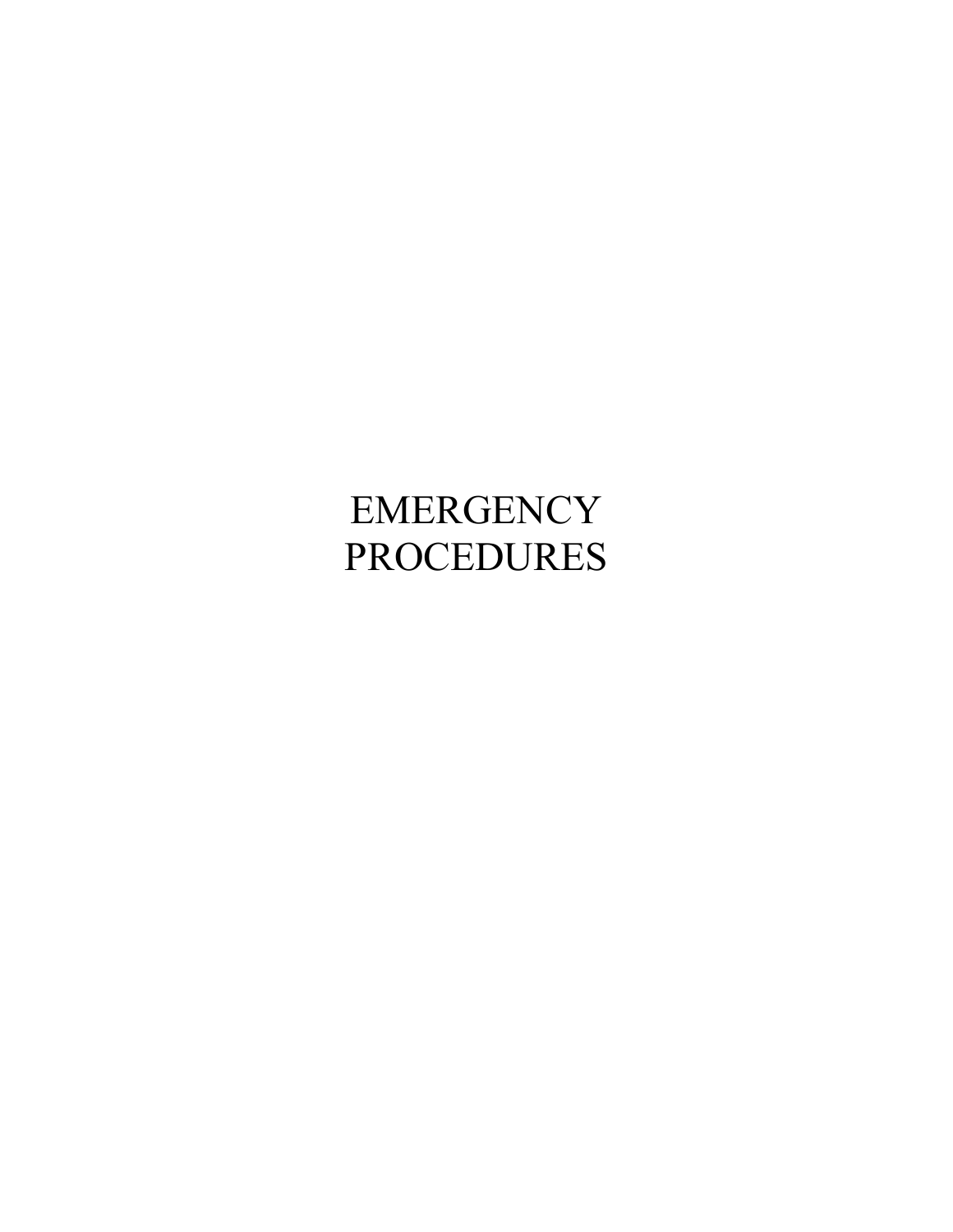# **Step by Step Procedures of Fire**

**Discovery** Evacuation Procedures Summary of Fire Drill Procedures Evacuation Routes

# **Fire Discovery**

Upon discovery of a fire on your floor, follow these procedures in order:

- 1. Sound the alarm by pulling one of the nearest fire alarm pull stations located near the fire exits.
- 2. Verbally report a fire call security at 911.
- 3. Give your name and location.
- 4. Security and Maintenance will be dispatched immediately to the location for investigation.
- 5. If a fire is in progress, management will also dial 911 and handle the emergency personnel.
- 6. Do not attempt to use the elevators. The elevators are automatically recalled to the lobby for use by emergency personnel only.
- 7. If smoke enters the building, stay low and exit quickly.
- 8. In the event of a power outage, the emergency generator will start and provide power to emergency lighting and other critical systems.
- 9. During the alarm, all access card doors will unlock until the system is reset.
- 10. Initiate the evacuation plans and proceed to the nearest stairwell or exit door.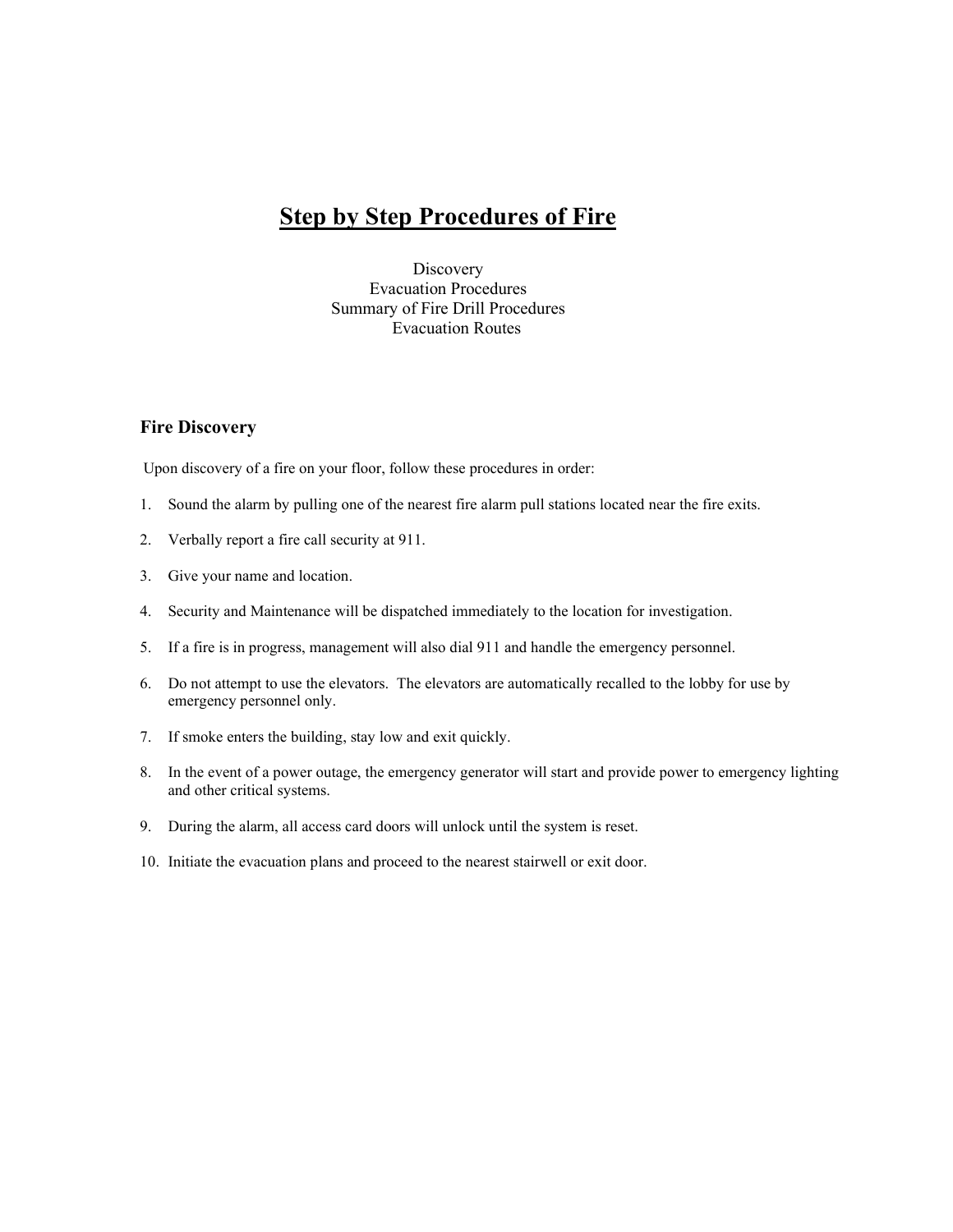# **Evacuation Procedures**

The Emergency Response Team will direct the evacuation process in accordance with the established evacuation plan.

- 1. Do not evacuate until the order is given unless a fire is in your immediate area.
- 2. The Emergency Response Team will verify the instructions and begin directing personnel to the nearest exit. The Emergency Response Team will be responsible to instruct on the proper way of evacuation such as exiting in a single file line and stay to the right in the stairwell.
- 3. Do not use elevators.
- 4. Do not prop open stairwell doors.
- 5. Emergency Response Team will comb the floor closing doors and verifying that all personnel have left. Be sure to check restrooms, conference rooms, fitness center, file rooms and other common areas.
- 6. The Emergency Response Team will report to the emergency coordinators as they exit the building that their area is clear.
- 7. The Emergency Response Team will assist in moving personnel away from the building and dangers of falling glass. Move to predetermined assembly areas and verify all personnel are accounted for.
- 8. Await further instructions.

# **Summary of Fire Drill Procedures**

- 1. Make sure everyone in your area is aware of the alarm.
- 2. Know your primary and secondary exit doors.
- 3. Supervise orderly evacuation.
- 4. Listen carefully for instructions given by Emergency Coordinators.
- 5. Make sure everyone is in a single file and stays to the right.
- 6. Check your area to be sure everyone has evacuated. Do not endanger your own life while checking.
- 7. Do not attempt to put out the fire.
- 8. Remember…the role you play in an actual emergency will be instrumental in saving and protecting lives.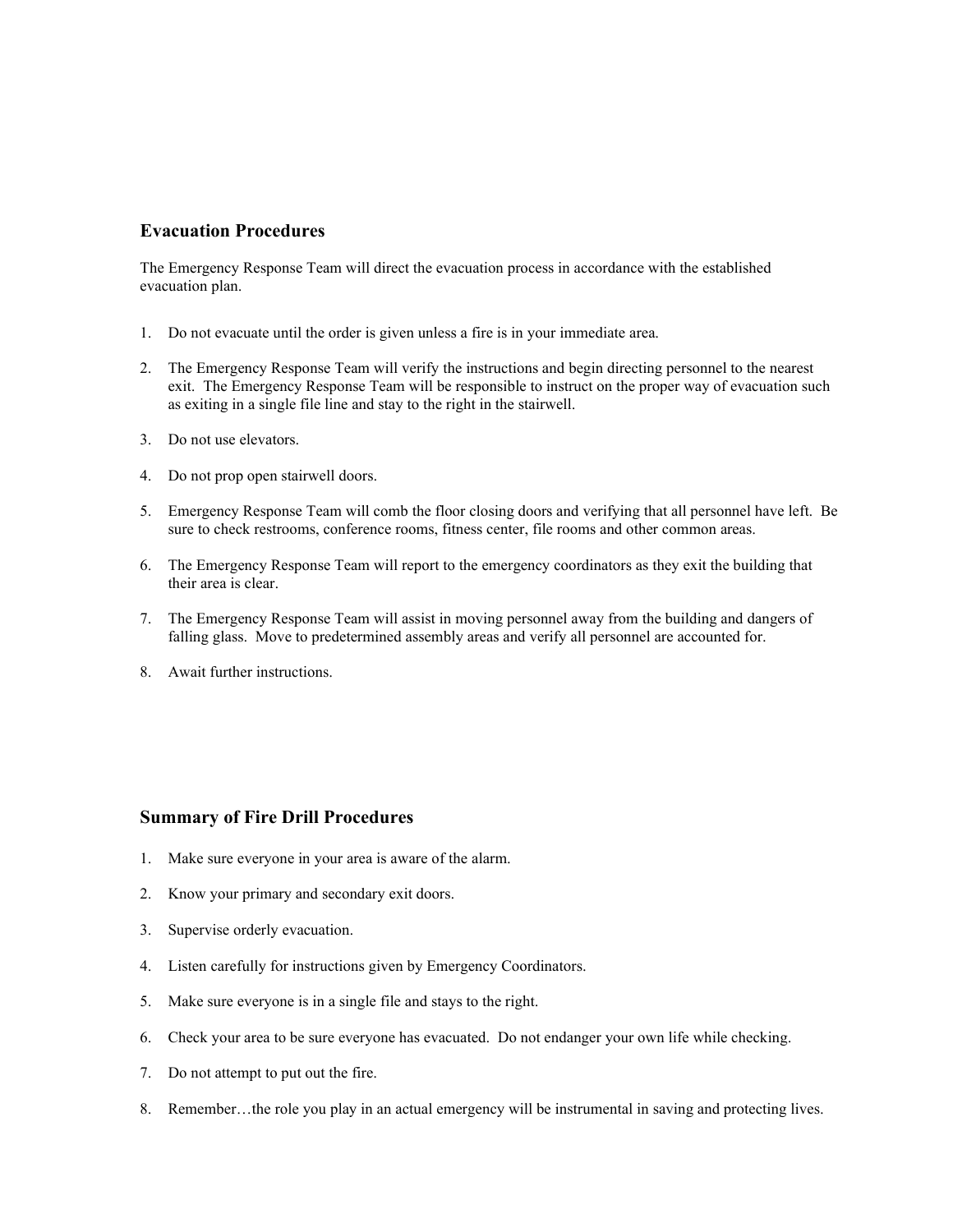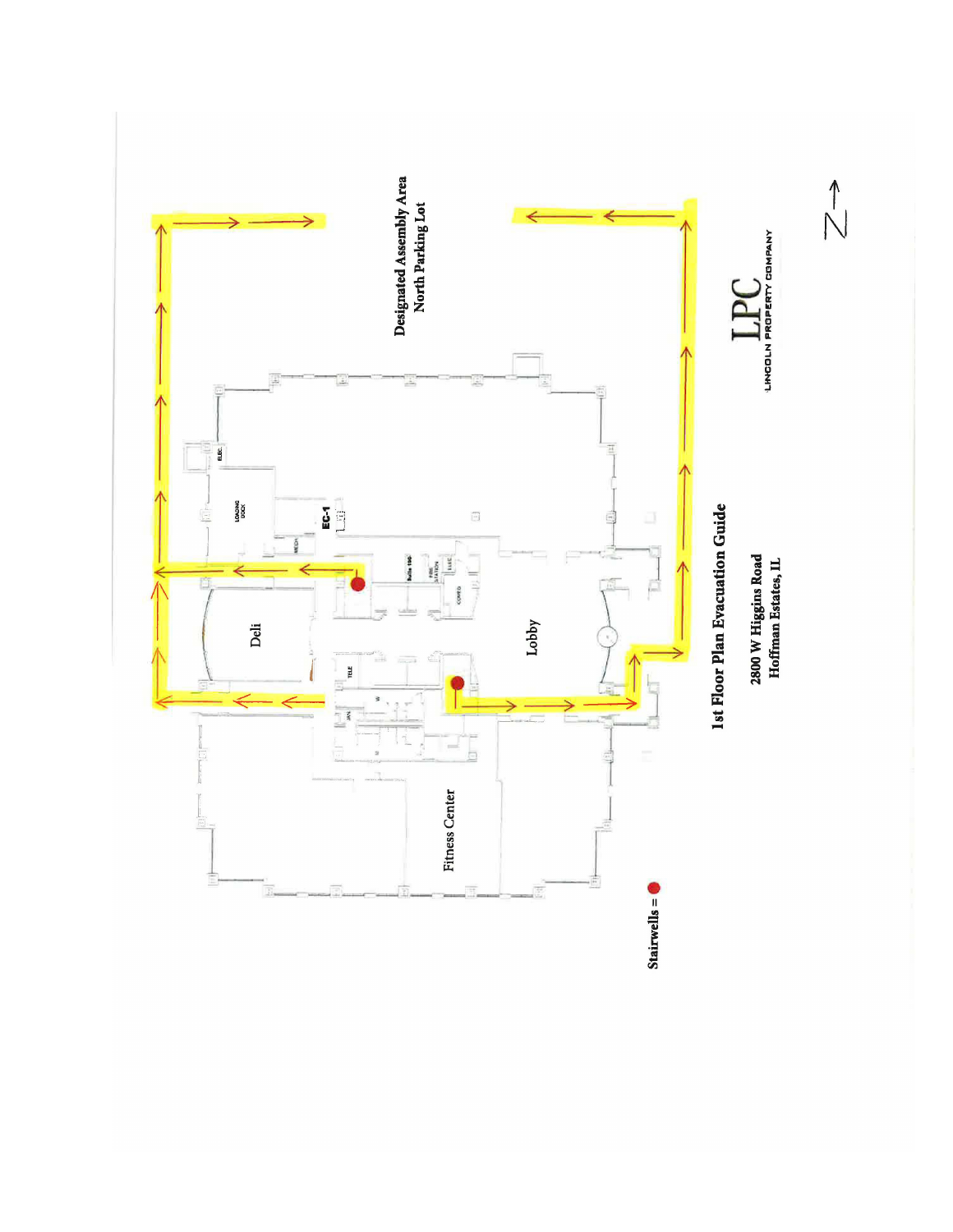# **Medical**

Trained personnel best handle medical emergencies. It is recommended each work group have at least one person per shift who is trained in CPR and First Aid. This person should be designated as the person to contact in the event of a medical emergency. In the event this person cannot be located, please call the facilities department or 911.

# *Be sure you know the location and contents of the First Aid kits.*

Minor injuries:

• Notify supervisor and trained personnel. Assist in obtaining first aid as needed. Contact management to file a report if it is building related.

# Serious or Life Threatening:

- Call paramedics by dialing 911. Give exact location (building, floor and wing). Notify trained personnel of emergency. Notify security personnel. They will assist paramedics upon their arrival to the property and file a report. Notify their supervisor and human resources.
- If person requiring medical assistance is a visitor, contact their employer and human resources.

In all medial situations, keep the person requiring medical attention calm. Instruct non-trained personnel to clear the area.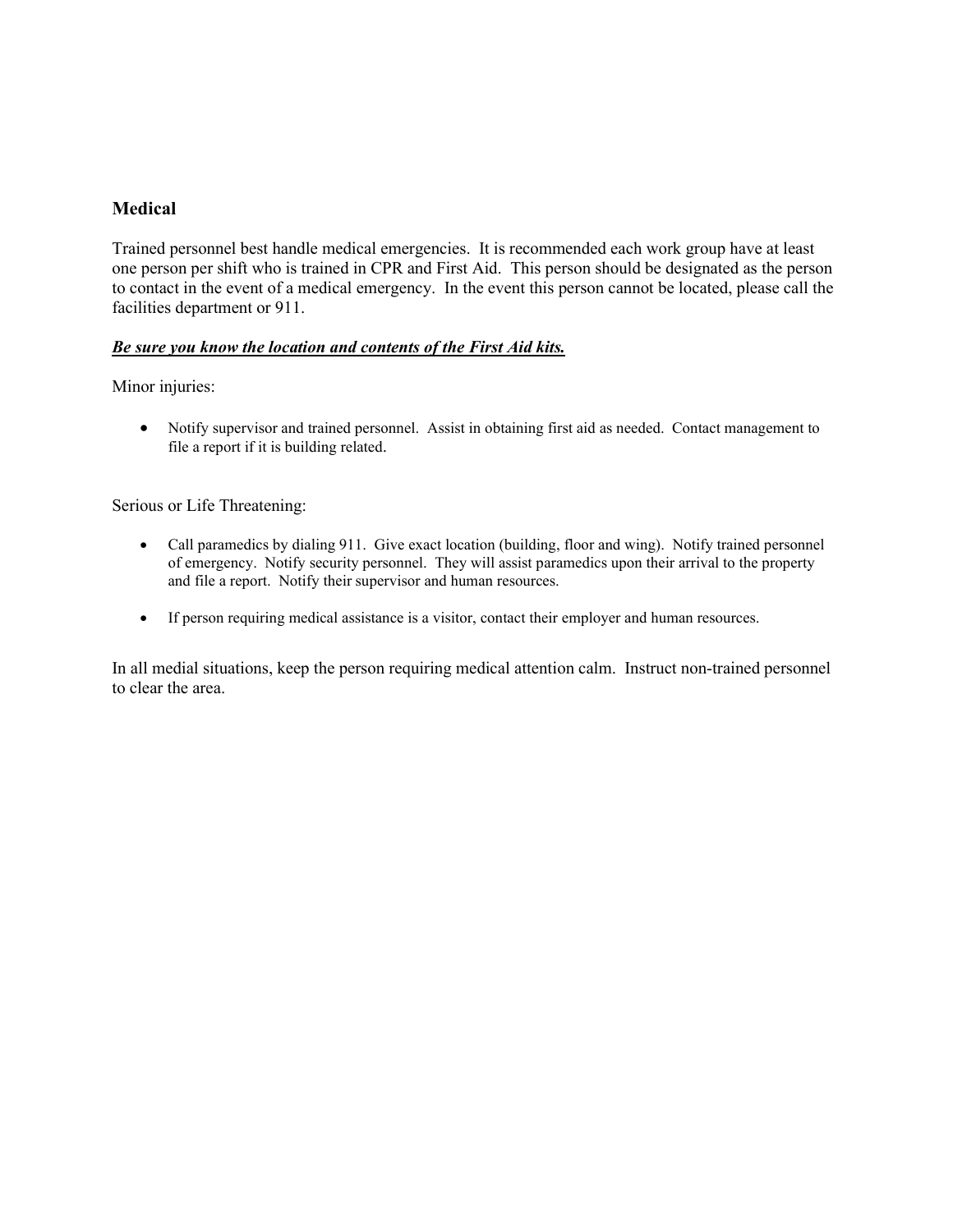# **Bomb Threat Procedures**

Employees, ex-employees and others use bomb threats as a means of retaliation with a real or imagined grievance. The majority of threats are just that, threats with no actual or intended device. The desired effect by someone making the threat is to cause disruption, business interruption or panic to a group or individual. However, due to the number of actual bombings that have occurred in recent events, planning, prevention and safeguards are needed to handle these threats.

# Prevention:

- Educate and inform employees to escort all visitors. Visitors should not be allowed to enter the work areas unescorted.
- Maintain proper security. Do not prop open exterior doors and report any entries (except main lobby entrance during business hours) that are not secure.
- Do not allow people unknown to you enter card access areas without using their own access card.
- Be aware of any history or situation that warrant more extensive measures.

If a threat is received:

- Where emergency tracing procedures are in place, implement them upon receipt of a call. Use a checklist similar to the copy attached.
- Occasionally a written threat is received. Employees should be instructed to protect the document from excess handling. If a suspicious package is received, do not move, touch or tamper with the package.
- *Immediately report all threats to building management so appropriate action can be taken*.
- The decision to evacuate will be made by the executive management team or if after hours, 911. If the decision is made to evacuate, all personnel should be moved to a safe area at least 300 feet from the building.
- Trained personnel and local authorities will begin the search to determine when it is safe to return to the building.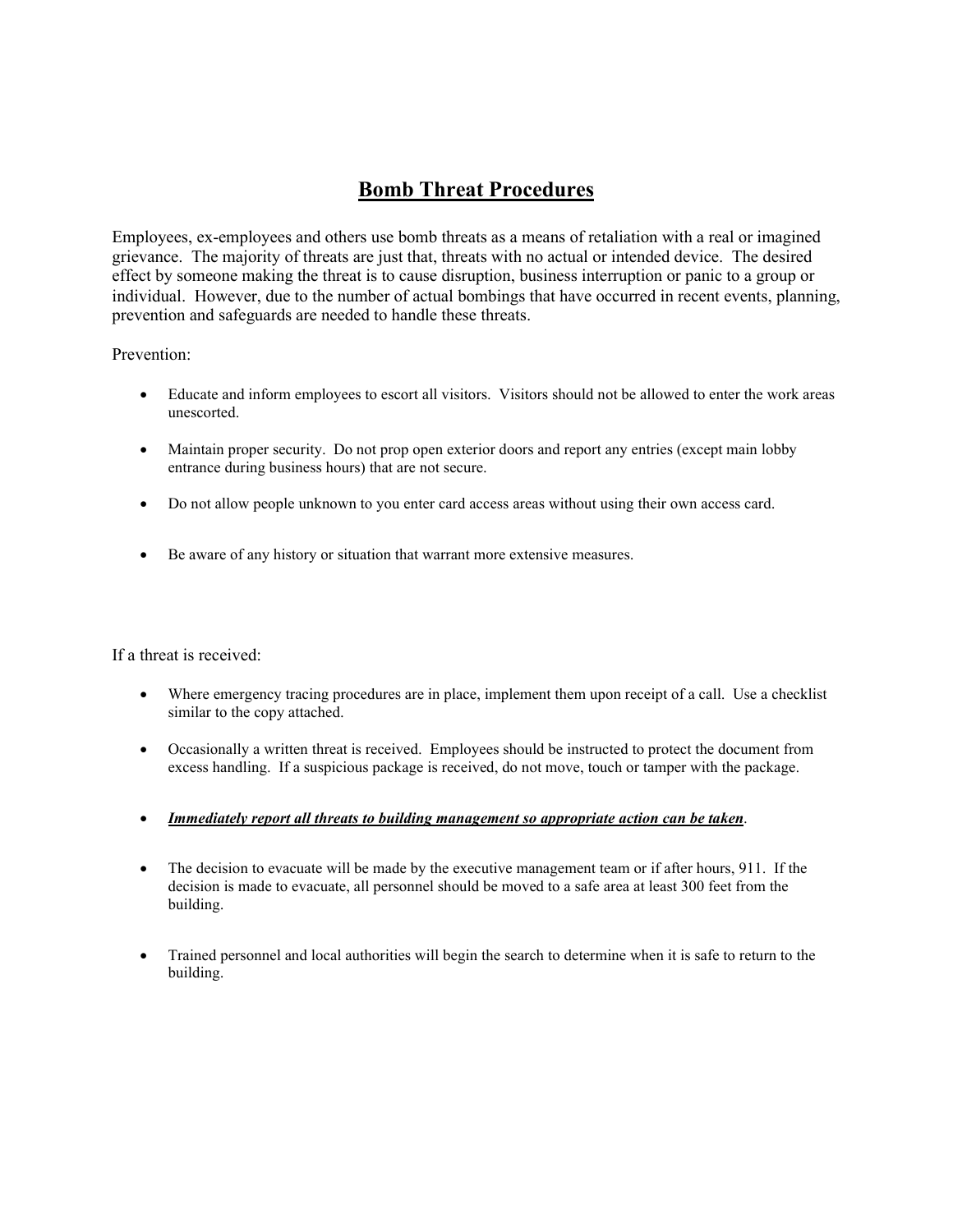# **Office of Integrity, Security & Compliance Bomb Threat Checklist**

Location (receiving the call): **BE CALM AND COURTEOUS. LISTEN TO THE CALLER. NOTIFY SUPERVISOR IMMEDIATELY! Note: Write caller's answers and exact works below and use another sheet if necessary. Try to keep the caller online, repeat questions. After the call immediately provide this form to your supervisor so it can be shared with the local Emergency Response Team. If time allows make a copy of the form to keep. Received by : \_\_\_\_\_\_\_\_\_\_\_\_\_\_\_\_\_\_ Date: \_\_\_\_\_\_\_\_ Time received: \_\_\_\_\_\_\_\_ Time concluded: \_\_\_\_\_\_\_\_\_\_ Information on caller: Male \_\_\_\_\_ Female \_\_\_\_\_ Adult \_\_\_\_\_ Child \_\_\_\_\_ Approximate Age \_\_\_\_\_\_ Ask the following questions:** When is the bomb going to explode? Where is the bomb, what facility, where is the facility? What does it look like? What kind of bomb is it? What will cause it to explode? Did you place the bomb? If so, why? What is your call back number? Where are you calling from? What is your address? What is your name? What is your email address? Are you familiar with this building? Yes/No Voice: Loud High Pitch Soft Deep Pleasant Intoxicated Raspy Nasal \_\_\_\_\_\_\_ Other \_\_\_\_\_\_ Speech: Fast Slow Distinct Distorted Sutter Lisp Slurred Other **If voice is familiar, whom did it sound like? \_\_\_\_\_\_\_\_\_\_\_\_\_\_\_\_\_\_\_\_\_\_\_\_\_\_\_\_\_\_\_\_\_\_\_\_\_\_\_\_\_\_\_\_\_\_\_\_\_\_\_\_\_\_** Accent: Local Foreign Emotional Other **Language:** Good Poor Foul **Manner :** Calm \_\_\_\_\_ Angry \_\_\_\_\_ Rational \_\_\_\_\_\_ Irrational \_\_\_\_\_ Deliberate \_\_\_\_\_\_ Righteous \_\_\_\_\_ Laughing Incoherent Other **Background sounds:** Machines (typewriters, etc) \_\_\_\_\_\_ Trains \_\_\_\_\_ Cars \_\_\_\_\_ Airplanes\_\_\_\_\_ Party atmosphere Music/radio \_\_\_\_ Additional Voices \_\_\_\_ Other \_\_\_\_\_\_\_\_\_\_\_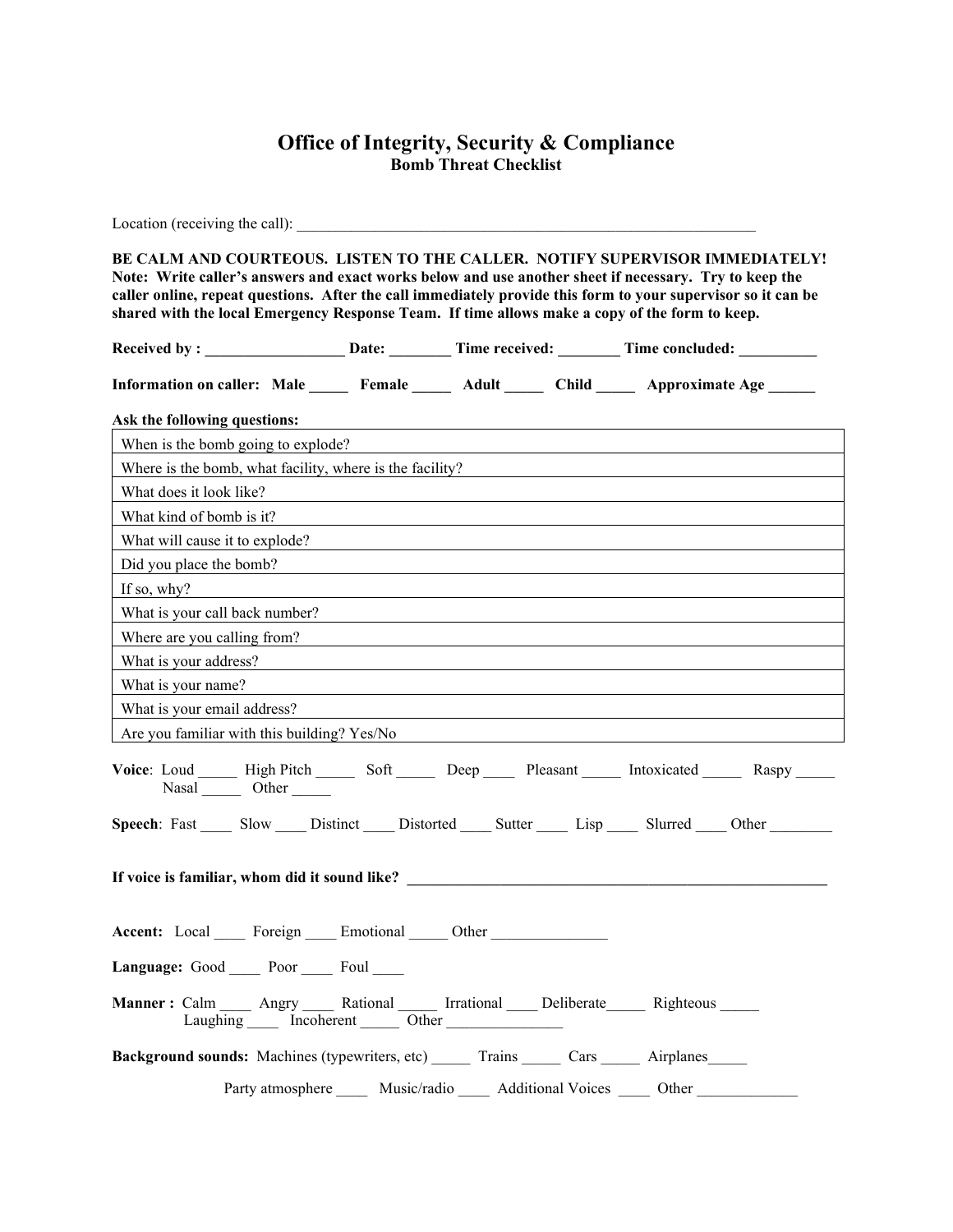# **Notification of a threat of a bomb or physical violence**

Employee receives threatening call – CONTACT MANAGEMENT IMMEDIATELY – Employee writes down information as the caller speaks, using the bomb threat call sheet. The employee will attempt to determine the origin of the call and what building the caller is attempting to contact. If it can be immediately determined that the call has been placed to the wrong facility try to ascertain the building that is in danger and contact the location immediately.

IF information determines that there is a threat to the building:

#### **Assemble decision team:**

- **Contact the local police to report the threat.**
- **Contact senior management team below:**
	- 1. Kris Lee (847) 884-2800
	- 2. Scott Eagan (847) 884-2800
	- 3. Dan Walsh (847) 343-7546

#### **Before evacuating the building, management will**:

- **ELIMINATE POTENTIAL RISKS BY CHECKING ALL BUILDING EXITS AND ENTRANCES FOR SUSPICIOUS BOXES, BAGS, VEHICLES OR DEVICES.**
- **EXTERIOR BUSHES, TRASH CANS/DUMPSTERS CLOSE TO THE BUILDING SHOULD BE CHECKED TO DETEREMINE IF ANY EXPLOSIVE DEVICES ARE VISIBLE.**
- **VEHICLES IN THE PARKING LOT NEAR THE BUILDING NEED TO BE CHECKED. NOTIFY POLICE OF SUSPICIOUS VEHICLES WHO HAVE DRIVERS OR PASSENGERS IN VEHICLES NEAR THE BUILDING.**
- **IF UNKNOWN PEDESTRIANS ARE OBSERVED CONTACT LAW ENFORCEMENT.**

(The police/fire department on the scene will assist in building review and evacuation. A senior management representative/building manager will be with the police to provide company information.)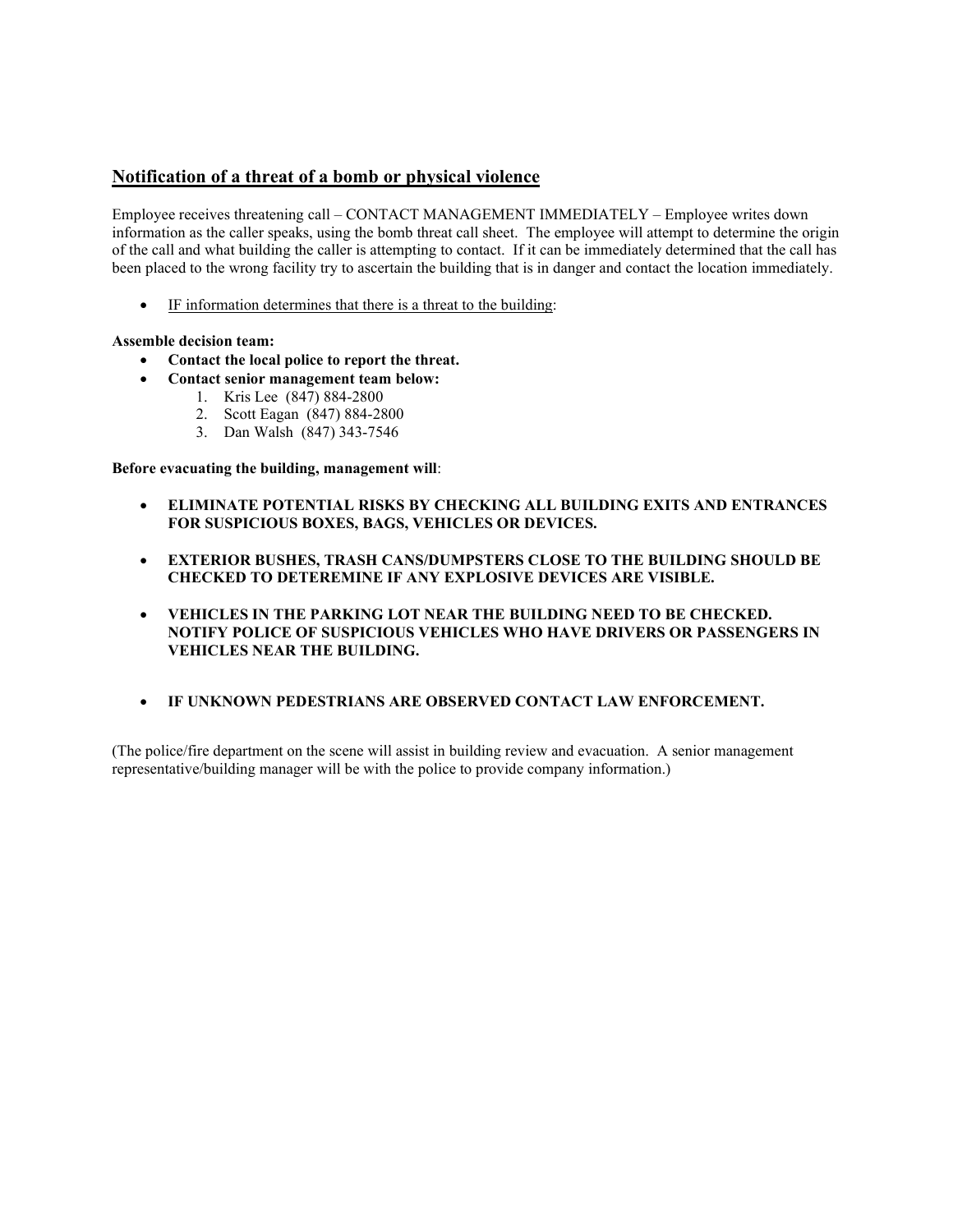# **OTHER EMERGENCIES**

# **Power Outage**

In the event power is lost to one or all of the buildings, the following will occur:

- The emergency generator will turn on and power emergency lighting and other critical systems.
- Members of the life and fire safety committee will make an announcement. Personnel should remain in their work areas.
- Discourage personnel from calling security or facilities. Team members will be busy notifying the power company and evaluating the situation. Information will be passed along as quickly as it becomes available.

# **Earthquakes**

Earthquakes and seismic activity are not common to this area, however, there have been a few earthquakes in this century. Typically, an earthquake will occur with little or no warning. Injuries and hazards result from falling objects, breaking glass and fires.

If an earthquake should occur, remain calm. Keep personnel from running or evacuating. Personnel should stay where they are and take shelter under a desk, against an interior wall or stairwell. Stay away from windows and outside doors.

Teach all personnel who may be outside to stay away from the building and power lines. Do not try to enter the buildings.

After an earthquake, there may be aftershocks. Be prepared and only use telephones in case of emergency.

# **Floods**

The property is located above possible flood levels, however, situations could occur where certain areas may become flooded. Avoid crossing any flowing water either by foot or in your vehicle. If there is any threat to the buildings, the Emergency Response Team will issue further instructions.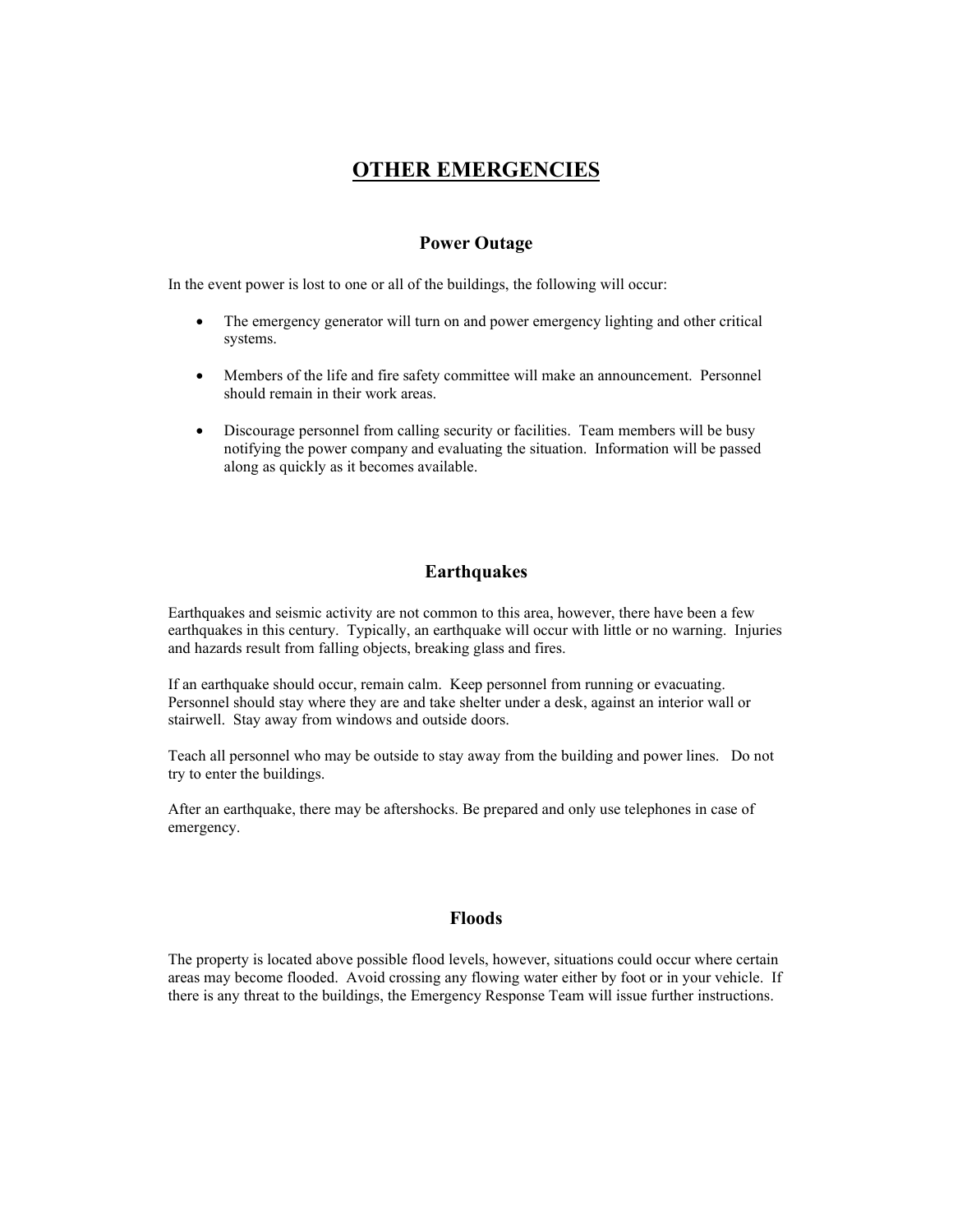# **Civil Disturbance**

Occasionally, disruptions from demonstrations or civil activities may occur. Usually these activities are relatively peaceful and may affect business by slowing down operations. Under certain conditions, incidents may occur causing injury or property damage.

Be aware of community and employee attitudes and any activity by local activist groups. This will assist in preparing for an organized activity being planned. If you become aware of a reason activity might occur, please contact the Emergency Response Team immediately.

If a civil disturbance occurs, executive management will meet to discuss course of action.

# **Spills/Releases**

Spills and releases need to be handled quickly and by trained personnel. Once identified, measures should be taken to minimize the spill or release. Advance preparation and development of a spill plan is necessary due to the environmental hazard and adverse publicity.

Identify all products which could result in a spill or release and submit to the Emergency Response Team to keep on file. If a spill or discharge should occur and it is a threat to personnel, evaluate location of spill and evacuate accordingly.

The Emergency Response Team will notify the local emergency department and implement the Spill Contingency Plan.

#### **Hurricanes**

While it is unlikely that a full strength hurricane will reach the campus, we should prepare for tropical storms and tornadoes as the end result of a hurricane making landfall. The National Weather Service issues advisories on the location, strength and movement of hurricanes and tropical storms. The following steps should be taken in advance of a hurricane landfall:

- Secure all exterior items such as furniture, lumber, small signs and other objects.
- Cover and secure all critical records.
- Power should be disconnected from office equipment, AV equipment and computers.
- Cover any critical equipment and files with heavy gauge plastic.

If a storm is expected to come directly over the site, a decision will be made by the executive staff to all personnel regarding work schedules and procedures. If personnel are on site when the storm hits, follow procedures for tornadoes.